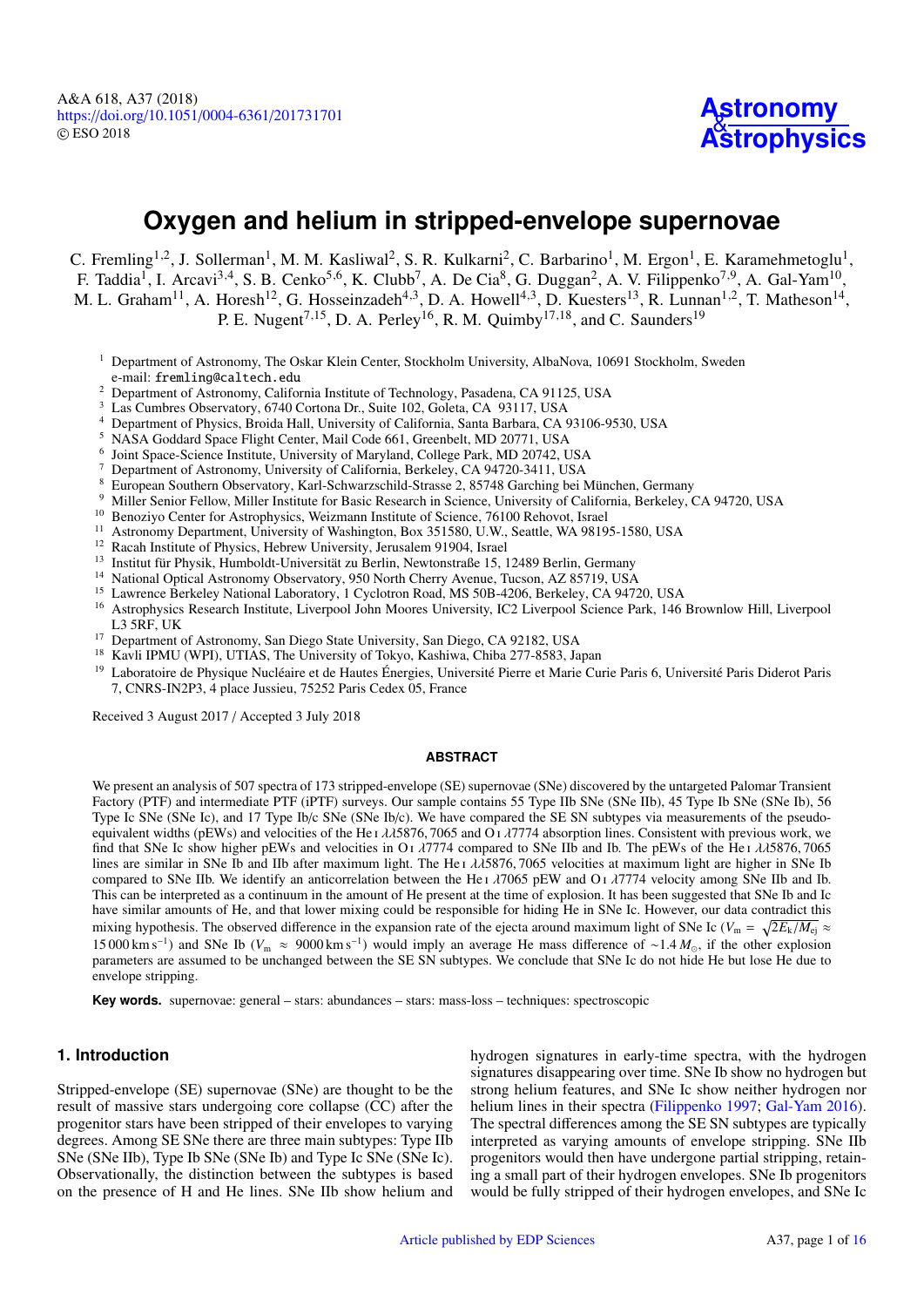progenitors would be fully stripped of both their hydrogen and helium envelopes.

There are two main mechanisms that can give rise to significant envelope stripping: line-driven winds from isolated massive stars (e.g., [Conti](#page-12-2) [1976;](#page-12-2) [Smith](#page-12-3) [2014\)](#page-12-3) or binary mass transfer (e.g., [Iben & Tutukov](#page-12-4) [1985;](#page-12-4) [Yoon et al.](#page-12-5) [2010;](#page-12-5) [Claeys et al.](#page-12-6) [2011;](#page-12-6) [Yoon](#page-12-7) [2015\)](#page-12-7). However, alternative explanations for the observed subtypes have also been suggested. Enhanced stellar mixing in massive stars could reduce the He envelope mass by burning it into O, which produces SNe Ic with enhanced O abundances [\(Frey et al.](#page-12-8) [2013\)](#page-12-8), and differences in the mixing of <sup>56</sup>Ni synthesized in the SN explosions could produce SNe of different observational subtypes from progenitors of otherwise similar structure [\(Dessart et al.](#page-12-9) [2012\)](#page-12-9). In the models by [Dessart et al.](#page-12-9) [\(2012\)](#page-12-9), only SN explosions where the synthesized <sup>56</sup>Ni is highly mixed throughout the ejecta, so that the He in the envelope can be nonthermally excited, will produce detectable He lines, as seen in SNe Ib. Models with low mixing become SNe Ic. In these models, higher mixing also results in stronger and faster O<sub>[1](#page-1-0)</sub>  $\lambda$ 7774<sup>1</sup>, and thus SNe Ib would show the strongest and fastest oxygen (see Fig. 13 in Dessart et al. 2012) and fastest oxygen (see Fig. 13 in [Dessart et al.](#page-12-9) [2012\)](#page-12-9).

Observationally, there is some evidence both for and against these scenarios. Piro  $\&$  Morozova [\(2014\)](#page-12-10) suggest that up to 1  $M_{\odot}$ of He could sometimes be hidden in SE SNe, as some objects show very low He velocities indicating that the emitting region lies behind a transparent shell (e.g., the Type IIb SN 2010as; [Folatelli et al.](#page-12-11) [2014\)](#page-12-11). In such objects, based on the calculations by [Dessart et al.](#page-12-9) [\(2012\)](#page-12-9), the <sup>56</sup>Ni synthesized in the explosion might only be mixed into a small part of the He envelope, resulting in lower velocities measured from absorption minima, and indicating the possibility that even lower mixing, if possible, could produce no He signatures at all (and thus give rise to SNe Ic with very slow expansion velocities). In contrast to this suggestion, it has been found that SNe Ic on average display the highest velocities, followed by SNe Ib, and finally by SNe IIb at the slowest expansion velocities as measured in both the Fe π  $λ5169$  and the O<sub>I</sub> $λ7774$  absorption lines [\(Matheson et al.](#page-12-12) [2001;](#page-12-12) [Liu et al.](#page-12-13) [2016\)](#page-12-13). However, these results were based on a relatively low number of objects, especially for the  $O<sub>I</sub>$   $\lambda$ 7774 line. The SNe included in these studies were also discovered mainly in targeted SN searches.

In this paper, we have performed an analysis similar to that of [Liu et al.](#page-12-13) [\(2016\)](#page-12-13), in order to check if their results hold with a larger sample. We investigate He <sup>i</sup> λλ5876, 7065 and O <sup>i</sup> λ<sup>7774</sup> absorption-line strengths and velocities during the photospheric phase for all 176 SE SNe discovered by the Palomar Transient Factory (PTF; [Law et al.](#page-12-14) [2009\)](#page-12-14) and the intermediate PTF (iPTF; [Cao et al.](#page-12-15) [2016;](#page-12-15) [Masci et al.](#page-12-16) [2017\)](#page-12-16). The PTF and iPTF were untargeted magnitude-limited $^2$  $^2$  surveys. Thus, our sample should arguably be less biased compared to previous studies of SE SN spectra that have been mostly based on SNe found via targeted searches<sup>[3](#page-1-2)</sup>. We address the predictions of alternative models for

the observed subtypes of  $SE SNe<sup>4</sup>$  $SE SNe<sup>4</sup>$  $SE SNe<sup>4</sup>$ , and compare our results to those found by [Matheson et al.](#page-12-12) [\(2001\)](#page-12-12) and [Liu et al.](#page-12-13) [\(2016\)](#page-12-13). Our observations are described in Sect. [2.](#page-1-4) The methods we have used are presented in Sect. [3,](#page-1-5) and the results are given in Sect. [4.](#page-2-0) We search for correlations between the various measurements in Sect. [5.](#page-6-0) A discussion and our conclusions can be found in Sect. [6.](#page-8-0)

## <span id="page-1-4"></span>**2. Observations and reductions**

#### 2.1. Photometry

To estimate the epoch of maximum light for each SN, we used *<sup>r</sup>*- or g-band photometry from the Palomar 48 inch (P48) and 60 inch (P60) telescopes, depending on availability for each SN. All photometry has been host-galaxy subtracted. The P60 data were reduced with FPipe [\(Fremling et al.](#page-12-20) [2016\)](#page-12-20), and the P48 data with the PTFIDE pipeline [\(Masci et al.](#page-12-16) [2017\)](#page-12-16). The full photometric (i)PTF SE SN sample will be presented in future papers. A subsample has previously been analyzed by [Prentice et al.](#page-12-21) [\(2016\)](#page-12-21).

#### 2.2. Spectroscopy

During the lifetimes of PTF and iPTF we obtained 507 spectra at unique epochs of SE SNe. We discovered 55 SNe IIb (187 spectra), 45 SNe Ib (125 spectra), 56 SNe Ic (153 spectra), and 17 Type Ib/c SNe (SNe Ib/c; 42 spectra). We have over three times more objects in our sample compared to [Liu et al.](#page-12-13) [\(2016\)](#page-12-13), who studied 14 SNe IIb, 21 SNe Ib, and 17 SNe Ic. The (i)PTF SE SN spectral sample is summarized in Appendix [A.1.](#page-13-0)

We do not include Type Ic-BL SNe discovered by the (i)PTF in the analysis in this paper; they will be presented by Taddia et al. (in prep.). Hydrogen-poor superluminous SNe (SLSNe) are also excluded. Subsamples of our full spectral dataset have previously been published: some SNe IIb by [Strotjohann et al.](#page-12-22) [\(2015\)](#page-12-22), iPTF13bvn and PTF12os by [Fremling et al.](#page-12-23) [\(2014,](#page-12-23) [2016\)](#page-12-20), iPTF15dtg by [Taddia et al.](#page-12-18) [\(2016\)](#page-12-18), SN 2013cu (iPTF13ast) by [Gal-Yam et al.](#page-12-24) [\(2014\)](#page-12-24), PTF12gzk by [Horesh et al.](#page-12-25) [\(2013\)](#page-12-25), SN 2011dh (PTF11eon) by [Arcavi et al.](#page-12-26) [\(2011\)](#page-12-26), and SN 2010mb (PTF10iue) by [Ben-Ami et al.](#page-12-27) [\(2014\)](#page-12-27).

All spectra included in our analysis were reduced using standard pipelines and procedures for each telescope and instrument. The analysis in this paper is focused on the optically thick photospheric phase (we do not analyze spectra taken later than 60 d past maximum light). Normalized spectra limited to the regions around the absorption features used in our analysis will be made available in electronic form via WISeREP<sup>[5](#page-1-6)</sup> [\(Yaron & Gal-Yam](#page-12-28) [2012\)](#page-12-28). A catalog paper that will present full spectra is in preparation.

## <span id="page-1-5"></span>**3. Data analysis and methods**

## 3.1. Time of maximum light estimates

We estimate the time of maximum light for each SN in our sample using the observed light curves (LCs), by performing template fits to the *<sup>r</sup>*-band LC of each object (or the g-band LC if *<sup>r</sup>* is not available). When fitting the LCs we allow for a shift and stretch of the templates. The LC peaks of SNe IIb were estimated using the *r*-band LC of SN 2011dh [\(Ergon et al.](#page-12-29) [2014\)](#page-12-29). The LC

<span id="page-1-0"></span>When discussing this line we effectively refer to the <sup>O</sup> <sup>i</sup> λλ7771, <sup>7774</sup>, 7775 triplet.

<span id="page-1-1"></span><sup>2</sup> Approximately 20.5 and 21 mag in the Mould *<sup>R</sup>* and Sloan g bands, respectively.

<span id="page-1-2"></span>This is potentially important since (i)PTF could find SE SNe in hosts with very low metallicity compared to the average for SE SNe (e.g., [Sanders et al.](#page-12-17) [2012\)](#page-12-17). Two examples are iPTF15dtg [\(Taddia et al.](#page-12-18) [2016\)](#page-12-18) and PTF11mnb [\(Taddia et al.](#page-12-19) [2018\)](#page-12-19). However, their spectra are similar to those of normal SNe Ic, and we do not find any significant differences in our results compared to [Matheson et al.](#page-12-12) [\(2001\)](#page-12-12) and [Liu et al.](#page-12-13) [\(2016\)](#page-12-13). Thus, a detailed analysis of the impact of (i)PTF being untargeted was not performed.

<span id="page-1-3"></span>By comparing observed spectra to the models by [Dessart et al.](#page-12-9)  $(2012)$ , as was previously done by [Liu et al.](#page-12-13)  $(2016)$ .

<span id="page-1-6"></span><sup>5</sup> http://[www.weizmann.ac.il](http://www.weizmann.ac.il/astrophysics/wiserep/)/astrophysics/wiserep/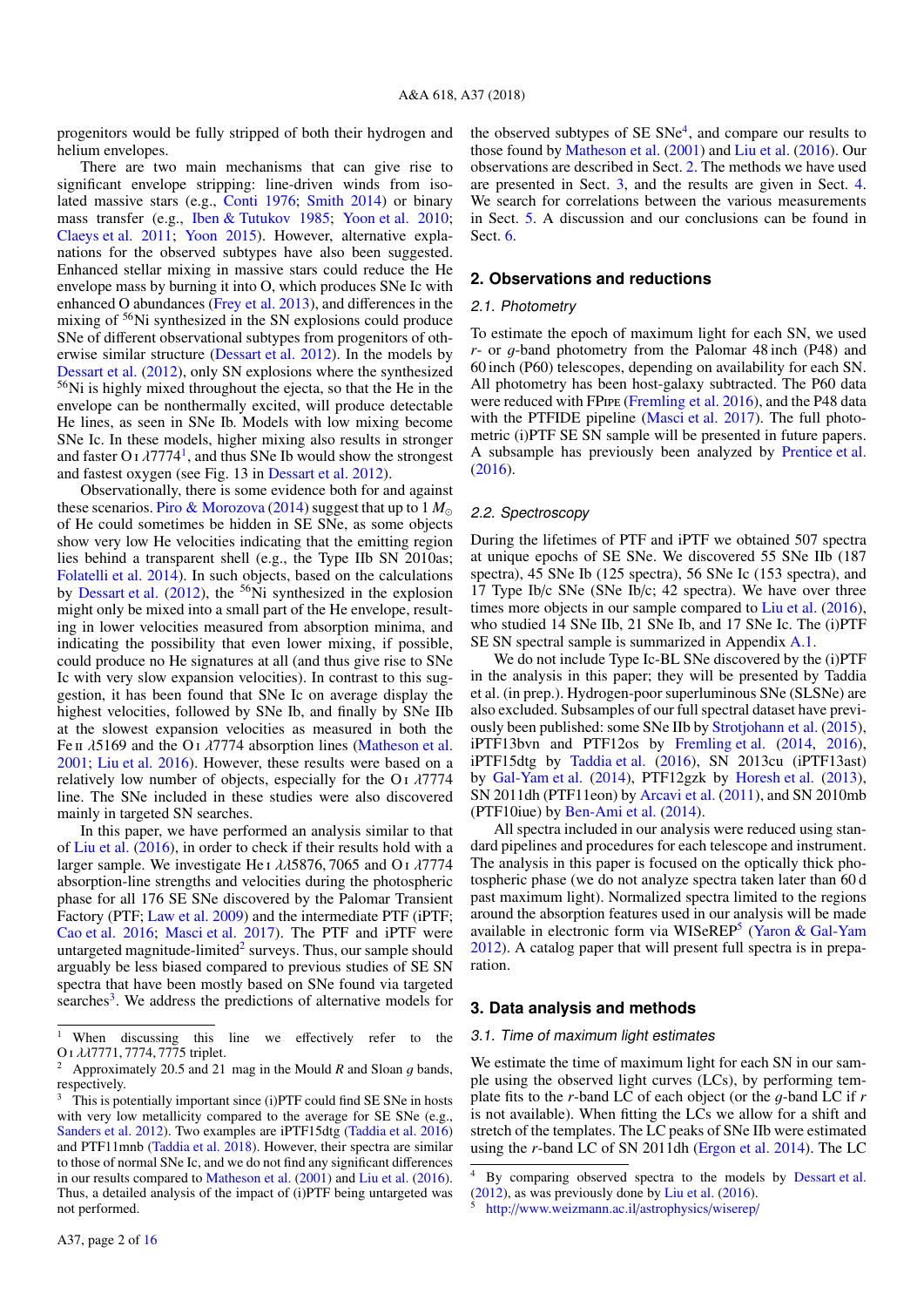peaks of SNe Ib and Ic were estimated using the LC templates by [Taddia et al.](#page-12-30) [\(2015\)](#page-12-30).

The time of maximum light was used to calculate the rest-frame epochs of our spectroscopic observations (see Appendix [A.1\)](#page-13-0). Throughout this paper we use the convention that negative epochs refer to epochs before maximum light (e.g., −5 d) and positive epochs refer to past maximum (e.g., +5 d). For objects where it was not possible to determine the time of maximum light, we use the spectra obtained by the (i)PTF to classify them (see Appendix  $A(1)$ , but do not include them in any further analysis.

## 3.2. Spectral classifications

To classify the SNe in our sample we have used SNID [\(Blondin & Tonry](#page-12-31) [2007\)](#page-12-31) with template spectra constructed from the SE SNe in the Harvard-Smithsonian Center for Astrophysics sample [\(Modjaz et al.](#page-12-32) [2014;](#page-12-32) [Liu & Modjaz](#page-12-33) [2014\)](#page-12-33). The full spectral sequence for each SN has been run automatically through SNID, and the subtype with the most matches across the spectral sequence (before +60 d) is used to classify the SN.

If there are several conflicting matches for different spectra of the same SN, or if there is a similar number of matches for two subtypes for a certain spectral sequence, the results are manually inspected both in SNID and by inspecting the regions around H $\alpha$ , H $\beta$ , and He i  $\lambda\lambda$ 5876, 7065; if the best SNID matches change over time from SNe IIb to SNe Ib, or if both  $H\alpha$  and  $Hβ$  absorption is detected at a similar velocity in any early-time spectrum, we classify the object as a SN IIb. Furthermore, if manual inspection is needed, H is undetected, and absorption from both of the He I  $\lambda$  $\lambda$ 5876, 7065 lines is detected, we classify the object as a SN Ib; if neither H nor He is detected, the object is classified as a SN Ic (see also [Shivvers et al.](#page-12-34) [2017,](#page-12-34) who also discuss the difficulty of classifying some SE SNe).

SNe with spectra where the signal-to-noise ratio (S/N) is not sufficiently good to distinguish a SN Ib from a SN Ic, or where the classification remains ambiguous after manual inspection, are classified as SNe Ib/c. These are not included in our analysis, except to check for the impact on average values (Sect. [4\)](#page-2-0) and correlations (Sect. [5\)](#page-6-0) by including these objects in both the SN Ib and SN Ic groups and redoing the calculations. We find no significant changes in any of our conclusions by doing this exercise.

## <span id="page-2-4"></span>3.3. Pseudo-equivalent widths

<span id="page-2-5"></span>To estimate the strength of absorption features in our spectra we utilize the pseudo-equivalent width (pEW; e.g., [Nordin et al.](#page-12-35)  $2011$ ), defined as

$$
pEW = \sum_{i=1}^{N} \left( 1 - \frac{f(\lambda_i)}{f_0(\lambda_i)} \right) \Delta \lambda_i,
$$
\n(1)

where  $\lambda_1$  and  $\lambda_N$  define the estimated extent of the absorption feature  $(\lambda_1 < \lambda_N)$ , and  $f_0(\lambda_i)$  is the continuum, estimated as a linear fit to the data surrounding  $\lambda_1$  and  $\lambda_N$ .

We follow similar principles as [Liu et al.](#page-12-13) [\(2016\)](#page-12-13) when choosing the endpoints of the absorption features and where to measure the continuum levels. First, we smooth the spectrum around the absorption feature. The first peak on the blue side of the feature is then chosen as  $\lambda_1$  and the peak closest to the expected position for the relevant emission-line peak in the rest frame is chosen as  $\lambda_N$ . The pEW calculation is then performed on the original unsmoothed spectrum. Typical results of this method are shown for an example spectrum taken close to maximum light for each SE SN subtype in Fig. [1](#page-3-0) (we show Type Ib iPTF13bvn, data from [Fremling et al.](#page-12-23) [2014;](#page-12-23) Type IIb SN 2011dh<sup>[6](#page-2-1)</sup>, data from this work; and Type Ic PTF10osn, data from this work). We note that if there are multiple peaks within ∼100 Å of the apparent ends of the absorption feature, we choose the peaks that give the highest pEW value as  $\lambda_1$  and  $\lambda_N$  (see feature 1 in the spectrum of SN 2011dh in Fig. [1\)](#page-3-0). In the case where there is no clear peak on the blue side of the absorption feature, we limit the pEW measurement in velocity space to no larger than 25 000 km s<sup>-1</sup> for the position of  $\lambda_1$ . If there is no clear absorption feature and no clear emission peak to use as  $\lambda_N$  (typical especially for the He<sub>I</sub>  $\lambda$ 7065 position in SNe Ic), we fix  $\lambda_N$  at the expected rest-frame position of the emission feature and set  $\lambda_1$  where the value of pEW is maximized while  $\lambda_1$  is below the maximum allowed velocity (see feature 2 in the spectrum of PTF10osn in Fig. [1\)](#page-3-0).

Uncertainties in the pEW measurements are estimated using a Monte-Carlo method. First, we create a local measurement of the noise by dividing the original spectrum with a heavily smoothed spectrum and computing the standard deviation locally (in a region of about  $1000 \text{ Å}$ ) around the position of the absorption feature to be measured. Next, we create many simulated noisy spectra by adding noise using a Gaussian distribution and the standard deviation. The pEW measurement is then repeated on each simulated spectrum and the standard deviation of the results is taken as the  $1\sigma$  uncertainty of our measurements. In this procedure, we also randomly change the continuum endpoints in each simulated spectrum within a 25 Å region to account for possible uncertainties in the identifications of the peak positions of the spectral features. Although this is not necessary for good-quality spectra with accurate peak position estimates, we still perform the same calculation regardless of the spectral quality for consistency<sup>[7](#page-2-2)</sup>.

## 3.4. Expansion velocities

To estimate expansion velocities we use the minima of the identified absorption features in our pEW measurements. This is done by fitting a polynomial to the absorption feature and locat-ing the minimum of the fit<sup>[8](#page-2-3)</sup>. Example fits are shown in Fig. [1](#page-3-0) (dashed black lines). Uncertainties are estimated using a similar MC approach as for the pEW measurements. The minimum of each simulated spectrum is estimated by polynomial fits, and the standard deviation is taken as the  $1\sigma$  uncertainty of our velocity measurements.

## <span id="page-2-0"></span>**4. Results**

## 4.1. Absorption strengths

The method we use to measure pEWs (Sect. [3.3\)](#page-2-4) will by construction tend to give positive values for features 1 and 2 as identified in Fig. [1](#page-3-0) for all SE SN spectra, including those of SNe Ic. In SNe IIb and Ib, these features are typically identified as He<sub>I</sub>  $\lambda$  $\lambda$ 5876, 7065. However, positive pEW measurements in a SN Ic does not necessarily mean that He is present in the ejecta. Our method simply maximizes the pEW measurement

<span id="page-2-1"></span><sup>6</sup> See [Ergon et al.](#page-12-29) [\(2014,](#page-12-29) [2015\)](#page-12-36), for a detailed investigation of SN 2011dh.

<span id="page-2-2"></span>For spectra of very low S/N we get uncertainties on the order of  $25 \text{ Å}$ in our peak position estimates.

<span id="page-2-3"></span>We use polynomials of degree 4–7 depending on the feature shape and quality of the spectrum.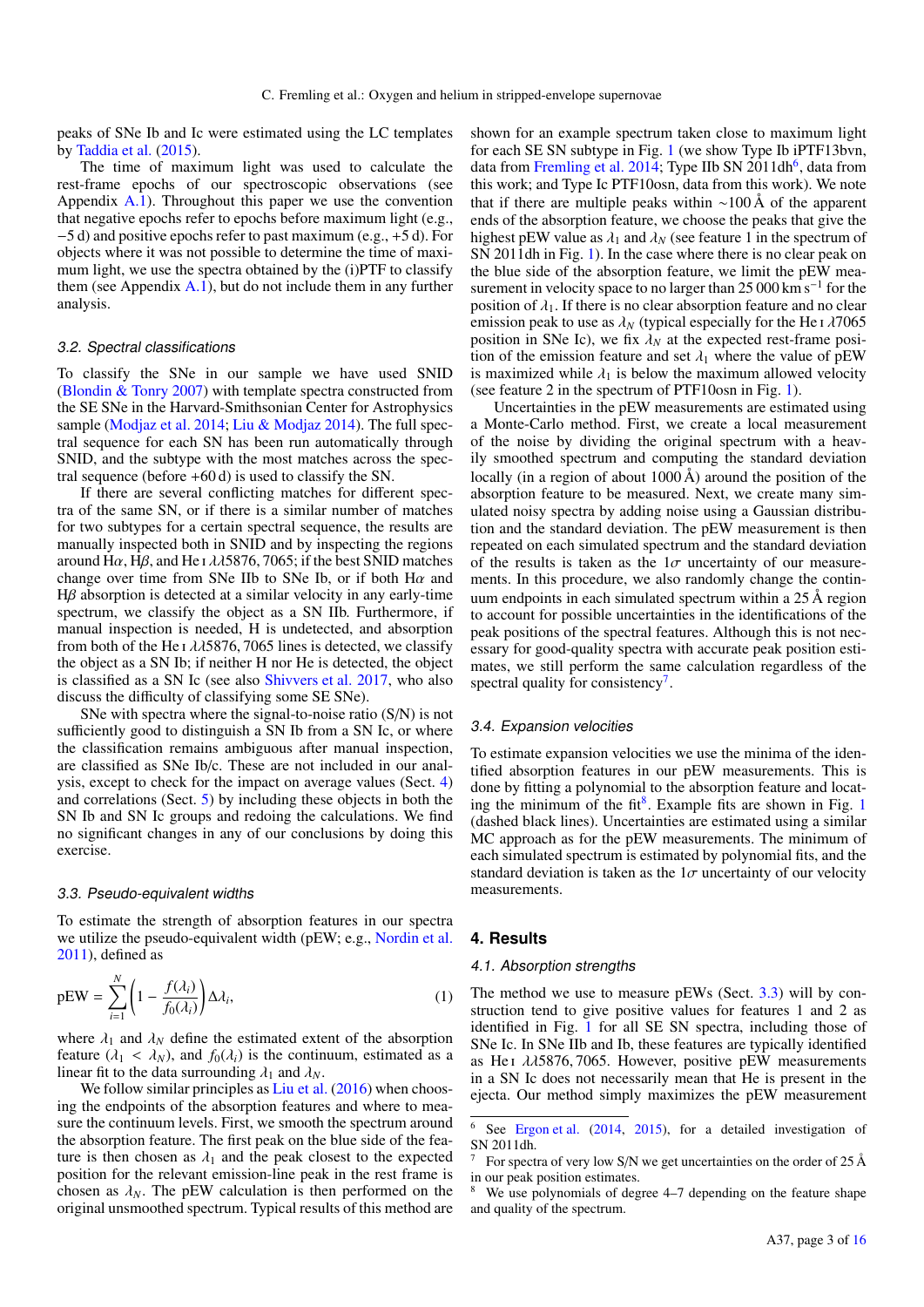

<span id="page-3-0"></span>[Fig. 1.](https://dexter.edpsciences.org/applet.php?DOI=10.1051/0004-6361/201731701&pdf_id=1) Description of our pEW and expansion-velocity measurement method using spectra around peak brightness for iPTF13bvn (Type Ib, +0.5 d, upper blue line), SN 2011dh (Type IIb, +2.5 d, middle red line), and PTF10osn (Type Ic, +4.0 d, bottom green line). On the spectrum of SN 2011dh, the absorption features of He<sub>1</sub> λλ5876, 7065 and Οι λ7774 have been labeled with numbers. Measurements of features 1–3 have been attempted on all spectra in our sample. For SE SNe, feature 1 is typically associated with He  $\lambda$  1876, feature 2 with He  $\lambda$  17065, and feature 3 with O<sub>1</sub>  $\lambda$ 7774, although other elements also contribute to these features. Dashed red lines indicate pseudo-continuum estimates (first-order polynomial fits) for features 1–3 resulting from our measurement scheme (Sect. [3\)](#page-1-5). We calculate pEWs (e.g., Fig. [2\)](#page-4-0) between the endpoints of these continuum estimates using Eq. [\(1\)](#page-2-5). Velocity estimates are obtained by locating the minima of polynomial fits between the pseudo-continuum endpoints (order 4–7, dashed black lines). If a spectral feature is ambiguous, and has several minima within a similar range as shown for feature 2 in the spectrum of PTF10osn, we set the velocity estimate to be undefined but still calculate the pEW. Wavelengths have been shifted to the rest frame, and the spectra have been normalized and shifted by a constant for clarity.

of any absorption from any line that could give rise to a feature in these regions of the spectrum. Possible contamination for the He i  $\lambda$ 5876 absorption line is Na i b, and for He i  $\lambda$ 7065, Al ii (e.g., [Kasliwal et al.](#page-12-37) [2010\)](#page-12-37). Regardless, throughout this paper we will refer to any measurable absorption found at the position of features 1 and 2 as potential He  $I \lambda$   $\lambda$  5876, 7065 absorption, even for SNe Ic, to simplify the discussion.

## 4.1.1. Helium

We show the individual He I pEW measurements of the SNe IIb, Ib, and Ic included in our sample in the top panels of Fig. [2.](#page-4-0) The evolution of the mean values and the standard deviation of the means of each subtype is shown in the middle panels of the figure.

Similar to [Liu et al.](#page-12-13) [\(2016\)](#page-12-13), we find that SNe Ib show larger pEW values on average compared to SNe IIb for the He<sub>I</sub>  $\lambda$ 5876 feature before +20 d, after which the pEW values become similar. The probability that this difference is not real based on a two-sample Kolmogorov–Smirnov (K–S) test is  $p < 0.03$ , when we consider the measurements between  $-10$  and  $+10$  days of each subtype. For the same time interval we show the cumulative distribution functions (CDFs) of the pEW values for each subtype in the bottom-left panel of Fig. [2.](#page-4-0) SNe Ic show significantly weaker absorption in this line at early times ( $p < 0.001$ , before +20 d when compared to both our SNe IIb and Ib). However, the pEW values of SNe Ic become more similar to those of the other SE SNe after +30 d. This is likely a result

of contamination from Na i gradually becoming more significant, although a weak contribution from He<sub>I</sub> cannot be ruled out.

In contrast to [Liu et al.](#page-12-13) [\(2016\)](#page-12-13), we do not find a strong difference between SNe IIb and Ib for the pEW values of the He ι λ7065 absorption line at epochs past ~+40 d (see the middle panels of our Fig. [2](#page-4-0) and compare to Fig. 6 in [Liu et al.](#page-12-13) [2016\)](#page-12-13). Instead, we find that SNe IIb and Ib are remarkably similar during all epochs when we could obtain meaningful averages based on measurements of multiple objects (see the bottom-right panel of Fig. [2](#page-4-0) for the CDFs for the −10 d to +10 d time interval). In a K–S test we do not find any statistically significant difference among our SNe IIb and Ib in He<sub>I</sub>  $\lambda$ 7065 at any time. Our sample contains several SNe Ib that evolve toward much stronger absorption in this line compared to those studied by [Liu et al.](#page-12-13) [\(2016\)](#page-12-13). We also have several SNe IIb showing weaker absorption than those studied by [Liu et al.](#page-12-13) [\(2016\)](#page-12-13). This could be due to the fact that the (i)PTF is untargeted, resulting in a greater diversity of objects, or a consequence of our larger sample size.

SNe Ic show consistently much weaker pEW values measured at the expected position for He<sub>I</sub>  $\lambda$ 7065 absorption at all times, although we do observe a rising trend over time in the pEW values that is similar to that of the other subtypes. This could be evidence for a small residual He envelope in some SNe Ic (but see also Sect. [5.1](#page-6-1) and Fig. [5\)](#page-8-1). It could also be due to contamination from the nearby [Fe I]  $\lambda$ 7155 line that is gradually getting more significant, or to Al ii absorption.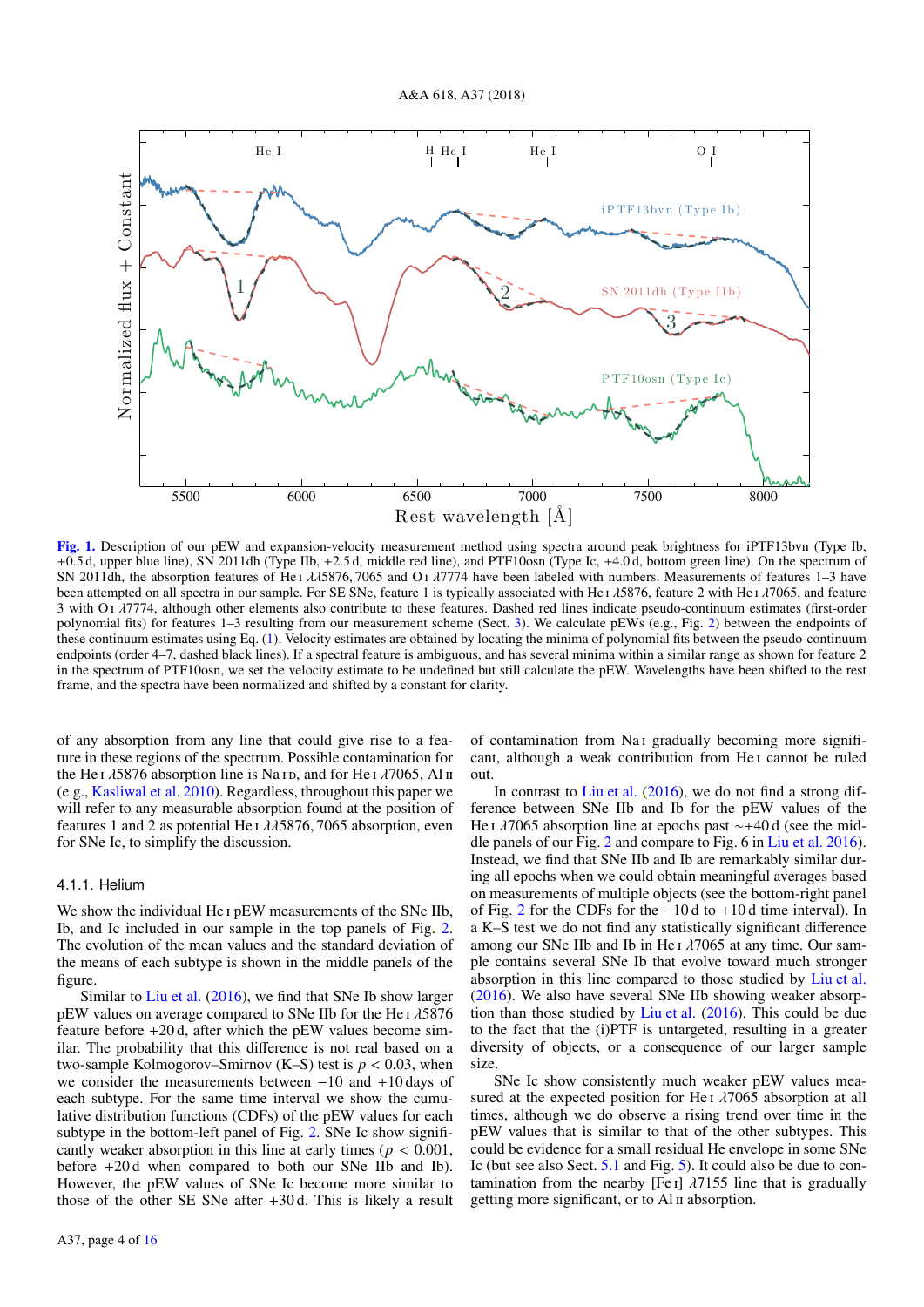

<span id="page-4-0"></span>[Fig. 2.](https://dexter.edpsciences.org/applet.php?DOI=10.1051/0004-6361/201731701&pdf_id=2) Absorption strengths of He <sup>i</sup> λ5876 (*left panels*) and He <sup>i</sup> λ7065 (*right panels*). *Top panels*: individual measurements, with multiple measurements of the same SN connected by solid lines. *Middle panels*: averages of the SE SN subtypes, with error bars representing the standard deviation of the mean. Dashed lines outline the standard deviations of the samples for each subtype in matching color. *Bottom panels*: CDFs measured between −10 and +10 d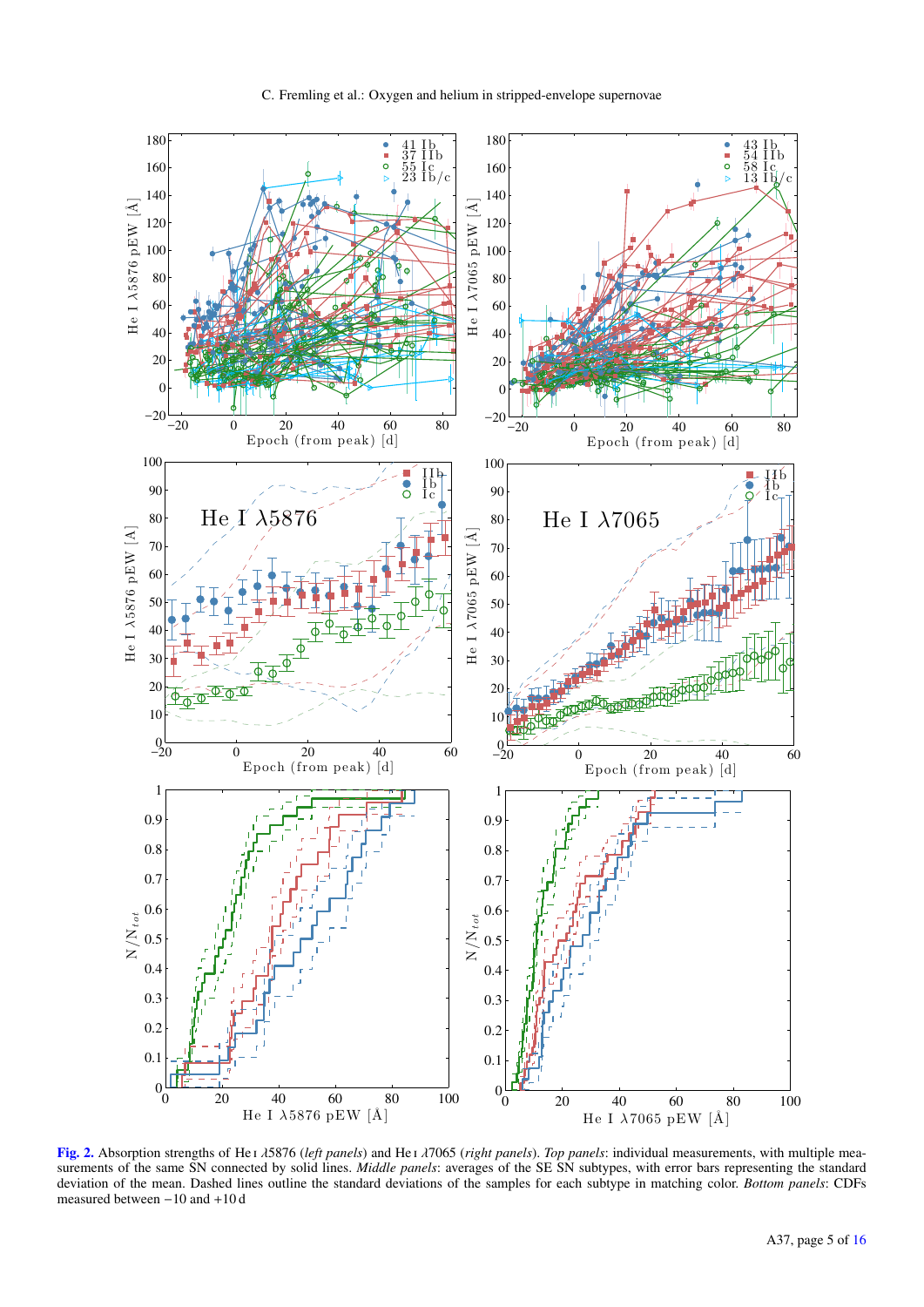## 4.1.2. Oxygen

Absorption-strength estimates of the O<sub>I</sub>  $\lambda$ 7774 line are shown in the top panel of Fig. [3.](#page-5-0) We find that before  $+20d$ , SNe Ic clearly show the highest pEW values, with no detectable difference between SNe IIb and Ib. The pEW distribution we find for SNe Ic is different from both our SN IIb and SN Ib distributions, with  $p < 0.001$  in a two-component K–S test in both cases, when measured in the interval −10 d to +10 d. There is no statistically significant difference between SNe IIb and Ib for any time interval. The evolution of the mean value for each class is displayed in the middle panel of Fig. [3,](#page-5-0) showing that SNe Ic are on average stronger in this line compared to other SE SNe by almost a factor of two. The CDFs of the subtypes are shown in the bottom panel of Fig. [3.](#page-5-0) Before peak there are very few SNe IIb and Ib with pEW values higher than 60 Å. Thus, a single pEW measurement of  $O<sub>I</sub>$   $\lambda$ 7774 on an early-time spectrum can be used to classify SNe Ic (see also [Sun & Gal-Yam](#page-12-38) [2017\)](#page-12-38).

Past +40 d, there is no statistically significant difference between the pEW values of any of the SE SN subtypes. However, at these later epochs the measurements become difficult owing to increasingly strong emission lines of  $[Ca II]$   $\lambda\lambda$ 7293, 7325 that affect the continuum typically used to measure the O<sub>I</sub>  $\lambda$ 7774 absorption. The similarity among the subtypes at later epochs could be a result of this contamination. Table [1](#page-6-2) lists the weighted mean pEW for the O<sub>I</sub>  $\lambda$ 7774 absorption feature for each SE SN subtype at maximum light.

#### 4.2. Velocities

Typically, the Fe II  $\lambda$ 5169 line is used as a tracer for the expansion velocity of the SN photosphere in SE SNe [\(Dessart & Hillier](#page-12-39) [2005\)](#page-12-39). The photospheric expansion velocity, measured in this way, can be used for LC modeling (e.g., [Arnett](#page-12-40) [1982\)](#page-12-40), and sample studies of SE SN LCs have in general followed this methodology (e.g., [Drout et al.](#page-12-41) [2011;](#page-12-41) [Cano](#page-12-42) [2013;](#page-12-42) [Taddia et al.](#page-12-30) [2015;](#page-12-30) [Lyman et al.](#page-12-43) [2016;](#page-12-43) [Prentice et al.](#page-12-21) [2016\)](#page-12-21). However, [Dessart et al.](#page-12-44) [\(2015\)](#page-12-44) have shown that the notion of a photosphere in SE SNe is ambiguous. Instead, [Dessart et al.](#page-12-45) [\(2016\)](#page-12-45) suggest that it is more appropriate to estimate the mean expansion rate via the absorption minimum of the He<sub>I</sub>  $\lambda$ 5876 line for SNe IIb and Ib, and the O  $\frac{1}{7774}$  absorption minimum in SNe Ic. Expansion-velocity measurements based on these lines are presented below (average expansion velocities around maximum light can be found in Table [1\)](#page-6-2).

#### <span id="page-5-1"></span>4.2.1. Helium

Expansion-velocity measurements obtained from the minimum of the He<sub>I</sub>  $\lambda$ 5876 absorption line for the SNe IIb and Ib in our sample are shown in the top-left panel of Fig. [4.](#page-7-0) For SNe Ic, we find that very few objects show velocities that could be consistent with He i, and there is generally a very large scatter in our measurements (since He is likely not detected). Thus, we do not include results for SNe Ic in this figure or in Table [1.](#page-6-2)

SNe Ib tend to be faster, on average, compared to SNe IIb in this line (see the middle-left panel of Fig. [4\)](#page-7-0). Averages obtained from the absorption minimum of the He  $\lambda$  7065 line (overplotted as thick solid lines in the middle-left panel of Fig. [4\)](#page-7-0) give similar results as for the He<sub>I</sub>  $\lambda$ 5876 line. These findings are consistent with the result by [Liu et al.](#page-12-13) [\(2016\)](#page-12-13).

Around maximum light the average He<sub>I</sub>  $\lambda$ 5876 absorption velocity of our SNe Ib is ~9500 ± 600 km s<sup>-1</sup>. For SNe IIb we measure  $8000 \pm 500$  km s<sup>-1</sup>. In a two-component K–S test we



<span id="page-5-0"></span>[Fig. 3.](https://dexter.edpsciences.org/applet.php?DOI=10.1051/0004-6361/201731701&pdf_id=3) Absorption strengths of O <sup>i</sup> λ7774. *Top panel*: individual measurements, with multiple measurements of the same SN connected by solid lines. *Middle panel*: the averages of the SE SN subtypes, with error bars representing the standard deviation of the mean. Dashed lines outline the standard deviations of the samples for each subtype in matching color. *Bottom panel*: CDFs measured between −10 and +10 d.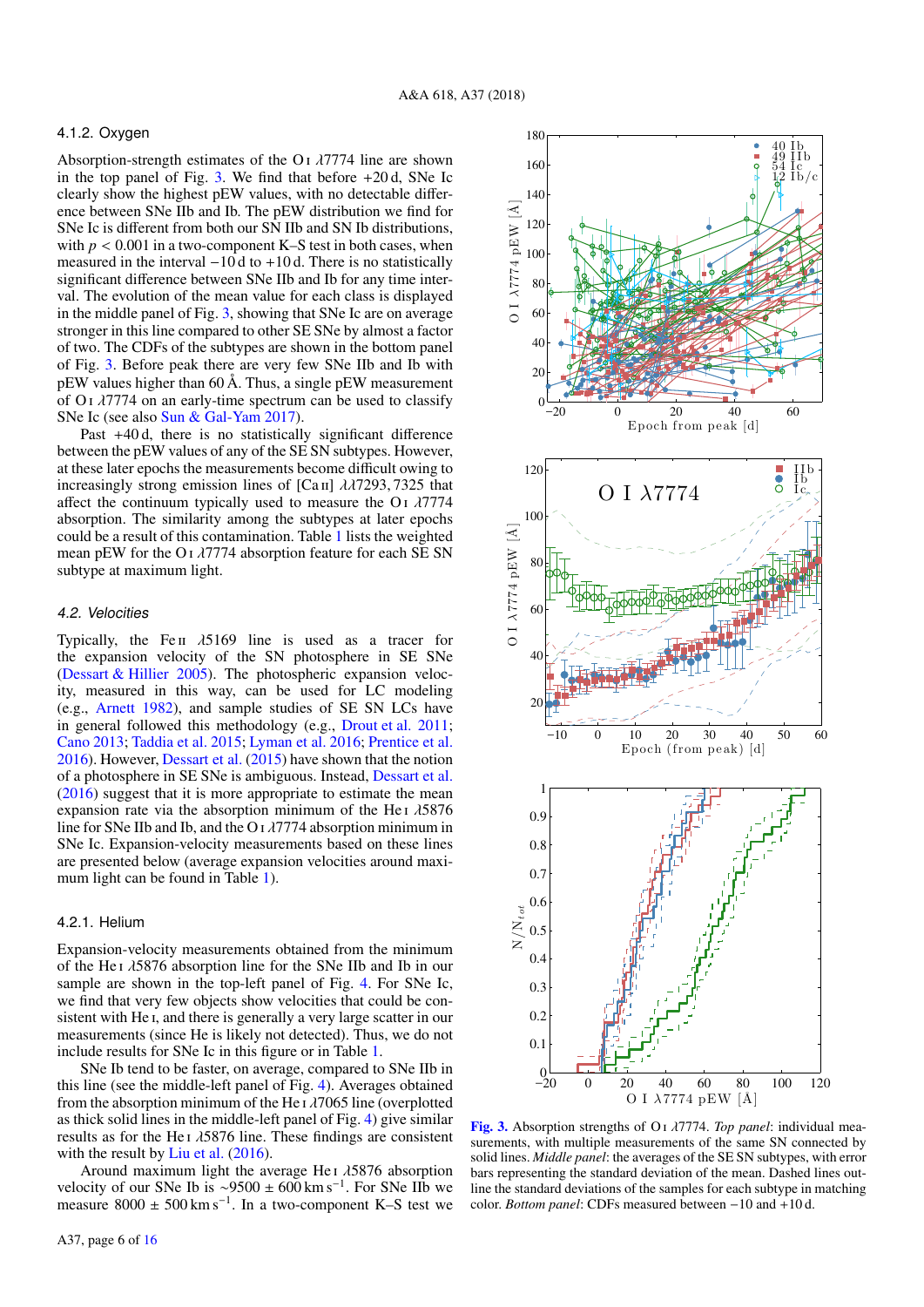<span id="page-6-2"></span>Table 1. Weighted mean values for SE SNe at maximum light.

| SN Type | $pEW$ (O $\lambda$ 7774)<br>$\mathring{A}$ | $v$ (He I $\lambda$ 5876)<br>$(km s^{-1})$ | $v$ (O I $\lambda$ 7774)<br>$(km s^{-1})$ |
|---------|--------------------------------------------|--------------------------------------------|-------------------------------------------|
| SNe Ic  | $70 \pm 15$                                | .                                          | $9800 \pm 600$                            |
| SNe Ib  | $28 \pm 12$                                | $9500 \pm 600$                             | $7900 \pm 600$                            |
| SNe IIb | $32 \pm 10$                                | $8000 \pm 500$                             | $7000 \pm 500$                            |

Notes. Uncertainties are given as the standard deviation of the mean **volues.** Oncertainties are given as the standard deviation of the mean values,  $\sigma / \sqrt{N}$ , where *N* is the number of objects included in the calculation lation.

find that the SN Ib velocity distribution differs from the SN IIb distribution with  $p < 0.004$  for the null hypothesis (calculated between −10 d and +10 d; see also the CDFs in the bottom-left panel of Fig. [4\)](#page-7-0).

## 4.2.2. Oxygen

Velocity estimates based on the absorption minimum of the O<sub>I</sub>  $λ7774$  line are shown in the top-right panel of Fig. [4.](#page-7-0) We find clear evidence for SNe Ic on average being faster compared to SNe IIb and Ib, with a few SNe Ic showing very high velocities at early times, followed by a rapid decline  $(>18\,000 \text{ km s}^{-1})$ before peak; e.g., PTF12gzk; [Ben-Ami et al.](#page-12-46) [2012;](#page-12-46) [Horesh et al.](#page-12-25) [2013\)](#page-12-25). A similar result was found by [Liu et al.](#page-12-13) [\(2016\)](#page-12-13). However, their weighted averages at maximum light were based on only 7 SNe Ic and 4 SNe Ib. If we consider the time interval of −2 d to 2 d, we have velocity estimates of 14 SNe IIb, 8 SNe Ib, and 22 SNe Ic. In a two-component K–S test for the velocity distributions between −10 d and +10 d, we find that SNe Ic differ from both SNe IIb and Ib with  $p < 0.01$  for the null hypothesis. Even if we exclude the 5 fastest SNe Ic in our sample, we still find a significantly higher average velocity for the remaining SNe Ic (this can be seen clearly in the CDFs; bottom-right panel of Fig. [4\)](#page-7-0). In the middle-right panel of Fig. [4](#page-7-0) we also overplot the average He  $\frac{1}{5876}$  absorption velocity for SNe Ib as a thick solid line. The velocities derived from this line in SNe Ib evolve in a very similar way as the O<sub>I</sub>  $\lambda$ 7774 absorption velocities in SNe Ic.

Compared to the SNe studied by [Liu et al.](#page-12-13) [\(2016\)](#page-12-13), there is somewhat more diversity in our SN Ib sample; we have a few SNe Ib at rather high velocities  $(>10000 \text{ km s}^{-1})$  around peak<br>brightness). We have also performed velocity measurements of brightness). We have also performed velocity measurements of <sup>O</sup> <sup>i</sup> λ7774 for our SNe IIb, and find that these tend to be slightly slower compared to our SNe Ib (with a few objects showing velocities <5000 km s<sup>-1</sup>). However, the difference between the SN IIb and SN Ib distributions is not statistically significant in a SN IIb and SN Ib distributions is not statistically significant in a K–S test ( $p < 0.19$ ), when measured between  $-10 d$  and  $+10 d$ .

## <span id="page-6-0"></span>**5. Correlations**

To further probe the spectral characteristics of the SE SN subtypes, we have searched our sample for correlations among the measured quantities (pEWs and velocities). However, both pEWs and velocities evolve with time. Thus, to minimize the impact of the time dependencies, we restrict ourselves to comparing average values for restricted time intervals. In our search we computed all correlations (Pearson's *r*-values and corresponding *p*-values) for all possible (1 d integer shifted) time bins of 10 d width starting from −20 d to +50 d. In all cases where we find statistically significant correlations, we find that at least 10 adjacent time bins give similar correlation coefficients and statistically significant  $p$ -values. In several cases, the interval  $+10d$ to +20 d gives particularly clear correlations.

We have also investigated the possible impact of slightly different temporal evolutions among the SNe. Objects with slower evolving LCs could take more time to reach peak absorption strengths, for example, in their He lines. To simulate the effect of this, we have stretched the spectral sequence of SN 2011dh in time, following a Gaussian distribution that corresponds to the observed LC stretch values of the (i)PTF SE SN sample. We find that the potential impact from this effect is not enough to be the main cause of any of our correlations. We find no observational correlations between absorption strength or velocity and LC broadness, except for a few objects with very large stretch values (marked with yellow diamonds in Figs. [5](#page-8-1) and [6\)](#page-9-0). The statistical significances of the correlations shown in Figs. [5](#page-8-1) and [6](#page-9-0) are not affected by including or excluding these objects from the calculations.

## <span id="page-6-1"></span>5.1. The helium shell

We find that there is a correlation between the pEWs of He I  $\lambda$ 7065 and He I  $\lambda$ 5876 (top-left panel of Fig. [5;](#page-8-1) measured by computing the average pEW between  $+10d$  and  $+20d$  for each SN). There is a large scatter, but the trend appears to be the same for both SNe IIb and Ib, and we get  $r = 0.66$  and *<sup>p</sup>* < <sup>0</sup>.001, when combining the values of SNe IIb and Ib. There is no statistically significant correlation for SNe Ic (*<sup>r</sup>* <sup>=</sup> <sup>0</sup>.48,  $p < 0.12$ ). This supports an interpretation where both of these lines are dominated by He in SNe IIb and Ib but not in SNe Ic. The latter is also indicated by the difficulty in obtaining a velocity estimate for He I  $\lambda$ 5876 for SNe Ic (Sect. [4.2.1\)](#page-5-1).

For Type Ic SNe there is a large spread in the pEWs of He I  $\lambda$ 5876, but not in He I  $\lambda$ 7065. This could indicate that Na I contamination is quite significant and might be causing most of the scatter (see, e.g., [Dessart et al.](#page-12-44) [2015\)](#page-12-44). A linear fit that excludes SNe Ic gives the relation  $pEW_{\lambda 5876} = 30(\pm 17) +$ <br>1.2(1.0.2)  $\times pEW$  [Å] consistent with a 1.1 relation Fur.  $1.3(\pm 0.3) \times \text{pEW}_{\lambda7065}$  [Å], consistent with a 1:1 relation. Furthermore, we find that the trend is similar when calculated for any time interval of similar duration between −10 d and +50 d.

In the top-left panel of Fig. [6](#page-9-0) we show the average velocity vs. the average pEW of the He  $\lambda$   $\lambda$  7065 absorption line measured between +10 d and +20 d. For SNe IIb and Ib there is a decreasing trend, with higher velocities giving weaker absorptions ( $r = -0.63$ ,  $p < 0.001$ ). This is what would be expected for He shells of lower mass being accelerated to higher velocities, assuming similar kinetic energies in the SN explosions. We find a similar trend for the He  $\lambda$  15876 line during the same time interval (not shown). The trend in He  $\iota$   $\lambda$ 7065 is statistically significant when the averages are calculated for all intervals starting from  $-10d$  and ending at  $+40d$ . Prior to  $-10d$ , the signatures from He I  $\lambda$ 7065 are generally very weak (see Fig. [2\)](#page-4-0).

## 5.2. The oxygen shell

To probe the oxygen-absorbing region of the ejecta, we compare the average pEW calculated between +25 d and +45 d for O<sub>I</sub>  $λ7774$  vs. He<sub>I</sub> $λ7065$  (right panel of Fig. [5\)](#page-8-1). For both SNe IIb and Ib there is an increasing trend with objects showing stronger O<sub>I</sub>  $\lambda$ 7774 features also having stronger He<sub>I</sub>  $\lambda$ 7065  $(r = 0.73, p < 0.001$  when SNe IIb and Ib are combined). A linear fit, excluding SNe Ic, gives a relation consistent with  $pEW_{\lambda7065}$  = 1.0  $\times$   $pEW_{\lambda7774}$ . For the SNe Ic in Fig. [5,](#page-8-1) we find no statistically significant correlation between the pEWs find no statistically significant correlation between the pEWs.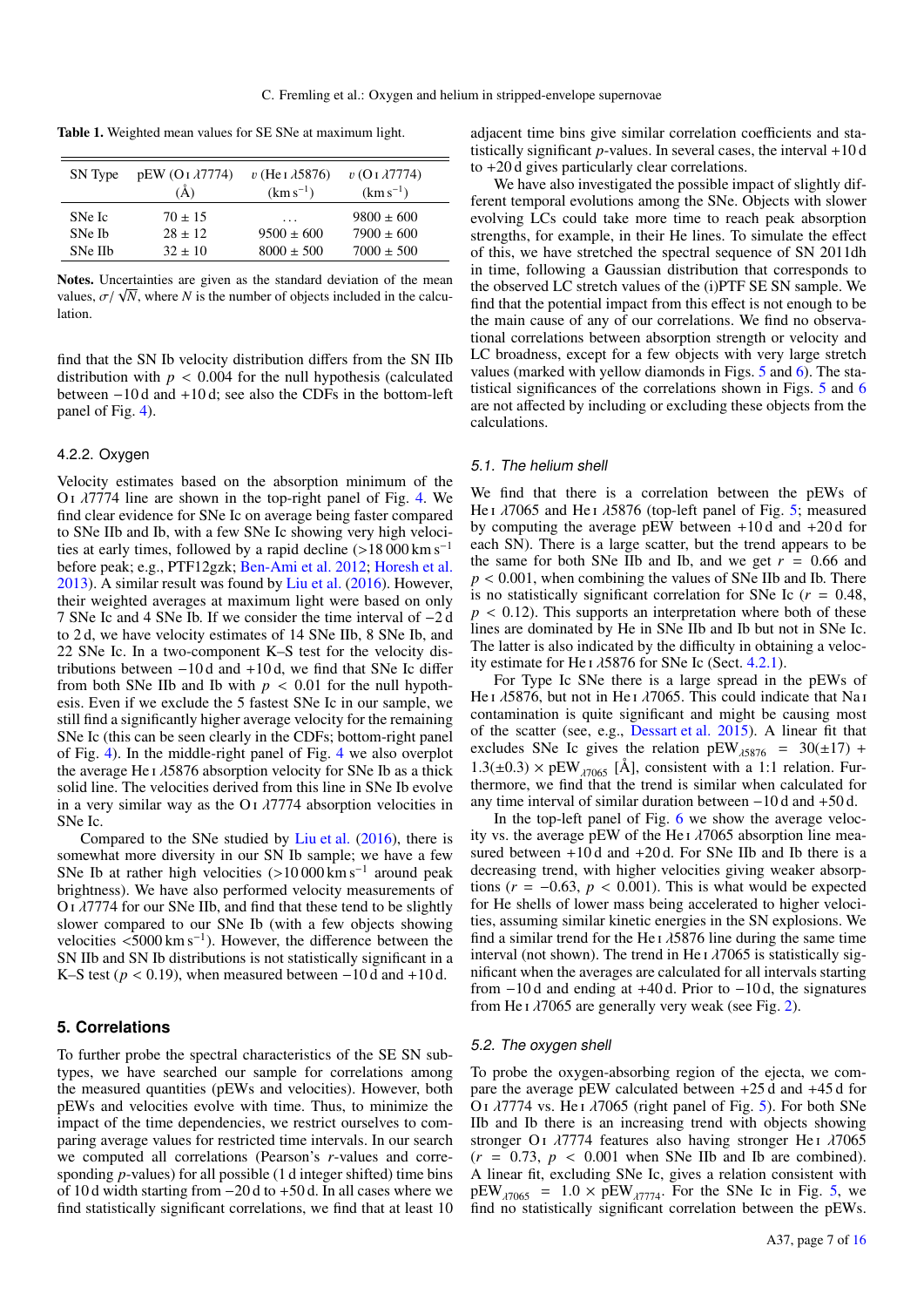

C. Fremling et al.: Oxygen and helium in stripped-envelope supernovae

<span id="page-7-0"></span>[Fig. 4.](https://dexter.edpsciences.org/applet.php?DOI=10.1051/0004-6361/201731701&pdf_id=4) Velocities of He <sup>i</sup> λ5876 (*left panels*) and O <sup>i</sup> λ7774 (*right panels*). *Top panels*: individual measurements, with measurements of the same SN connected by solid lines. *Middle panels*: averages of the SE subtypes, with error bars representing the standard deviation of the mean. Dashed lines outline the standard deviations of the samples for each subtype in matching color. Average velocities derived from He <sup>i</sup> λ7065 are shown as thick solid lines (Type Ib in blue and Type IIb in red) in the *middle-left panel*. The average He <sup>i</sup> λ5876 velocity of Type Ib SNe is shown as a thick solid line in the *middle-right panel*. *Bottom panels*: CDFs measured between −10 and +10 d for each subtype.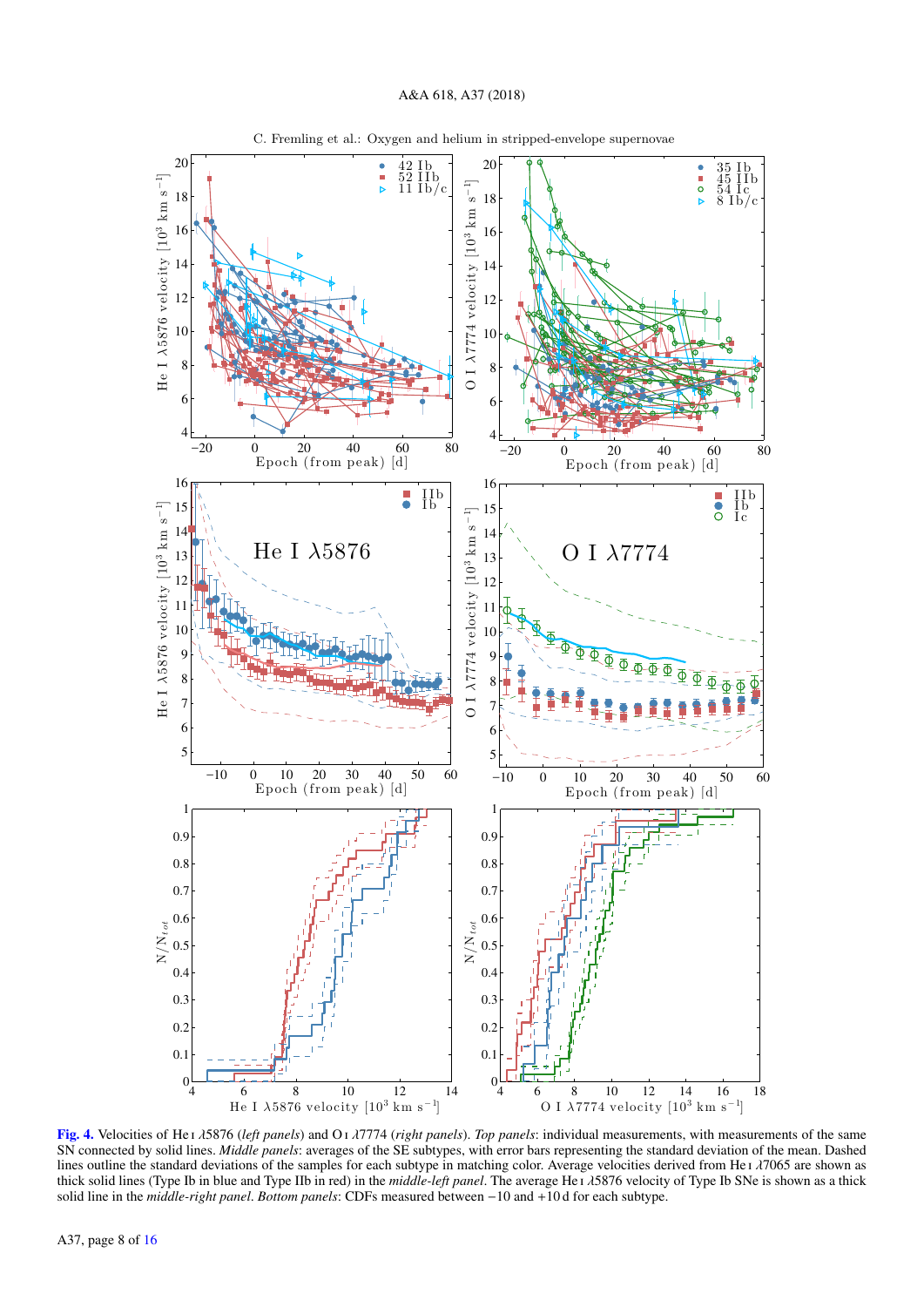

<span id="page-8-1"></span>**[Fig. 5.](https://dexter.edpsciences.org/applet.php?DOI=10.1051/0004-6361/201731701&pdf_id=5)** Scatter plots of average pEW values for the SE SNe in our sample. He  $\frac{1}{1000}$  vs. He  $\frac{1}{1000}$  calculated between +10 d and +20 d, along with the best-fit relation pEW  $_{\frac{1}{1000}}$  = 30 + 1.3 × pEW  $_{\frac{$ relation pEW<sub>λ7065</sub> = 1.0 × pEW<sub>λ7774</sub> (*right panel*). An illustrative set of SNe have been labeled by their abbreviated (i)PTF names in both panels.<br>Yellow diamonds indicate all objects showing very broad LCs Yellow diamonds indicate all objects showing very broad LCs.

The pEW of He<sub>I</sub>  $\lambda$ 7065 is always low, but it can be associ-ated with a wide range of pEWs of O<sub>I</sub>  $\lambda$ 7774. For time intervals earlier than +20 d, the trend for SNe IIb and Ib disappears, and around peak brightness the pEWs appear to be randomly scattered.

In the top-right panel of Fig.  $6$  we show the average velocity against the average pEW of the O<sub>I</sub>  $\lambda$ 7774 absorption line measured between  $+10$  d and  $+20$  d. SNe IIb and Ib are scattered with no apparent correlations at lower absorptions and velocities compared to the SNe Ic in our sample (although there are a few outliers among all three subtypes). For SNe Ic there is a decreasing trend, with higher velocities corresponding to weaker absorptions ( $r = -0.50$ ,  $p < 0.024$ ). Similarly as what we found for the He shell, this could indicate that we are observing O shells of lower mass being accelerated to higher velocities. The lack of such a trend for SNe Ib and IIb would be expected, since the O absorbing region is located rather deep inside the ejecta behind significant amounts of He during this phase.

In the bottom panel of Fig. [6](#page-9-0) we show the average velocity of the O<sub>I</sub>  $\lambda$ 7774 absorption line vs. the average pEW of the He <sup>i</sup> λ7065 absorption line, measured between <sup>−</sup>10 d and <sup>+</sup>10 d for SNe IIb, Ib, and Ib/c; for SNe Ic, the average pEW/2.2 of O<sub>I</sub>  $λ7774$  vs. O<sub>I</sub> $λ7774$  velocity is shown. SNe IIb and Ib that exhibit fast O (>8000 km s<sup>-1</sup>) also show weak He absorption  $(r = -0.65, p < 0.001)$  To show weak He absorption we must  $(r = -0.65, p < 0.001)$ . To show weak He absorption, we must have faster He (the top-left panel of Fig. [6\)](#page-9-0). These findings, taken together, suggest that to see strong and fast O (i.e., the SNe Ic in our sample), the He envelope must have been physically removed. The trend seen for SNe IIb and Ib is consistent with the trend in pEW vs. velocity of O<sub>I</sub> $\lambda$ 7774 in SNe Ic, if the pEW is scaled down by a factor of 2.2. This suggests that the stripping does not necessarily stop as the He envelope is lost; some SNe Ic could be experiencing significant stripping of material from their C–O cores. Higher kinetic energy could also explain the higher velocities in SNe Ic, but it is difficult to explain why this would simultaneously lead to lower pEWs (see Sect. [6](#page-8-0) for further discussion).

## <span id="page-8-0"></span>**6. Discussion and future outlook**

The pEWs and velocities we have measured are generally consistent with those previously reported by [Matheson et al.](#page-12-12) [\(2001\)](#page-12-12), [Liu et al.](#page-12-13) [\(2016\)](#page-12-13), and [Prentice & Mazzali](#page-12-47) [\(2017\)](#page-12-47)<sup>[9](#page-8-2)</sup>. SNe Ic are faster and show stronger O pEWs in early-time spectra compared to the other SE SN subtypes, He pEW is anticorrelated with He and O velocities for SNe IIb and Ib, and O pEW appears anticorrelated with O velocity for SNe Ic. LC sample studies show no robust evidence for larger average ejecta masses or explosion energies in SNe Ic, compared to SNe IIb and Ib, that could result in faster and stronger oxygen signatures. Therefore, we agree with [Matheson et al.](#page-12-12) [\(2001\)](#page-12-12) and [Liu et al.](#page-12-13) [\(2016\)](#page-12-13); in order to have fast and strong O absorption at early times in most SNe Ic, the simplest explanation would be that we are immediately seeing into their C–O cores; their H and He envelopes have been physically removed prior to the explosions due to stellar winds or binary mass transfer.

However, models by [Dessart et al.](#page-12-9) [\(2012\)](#page-12-9) suggest that differences in <sup>56</sup>Ni mixing could give rise to both SNe Ic and Ib, from similar progenitors with significant He envelopes (∼1.5 *M*<sub>∩</sub>).

<span id="page-8-2"></span>This study was based largely on the same sample as [Liu et al.](#page-12-13) [\(2016\)](#page-12-13), and the results are consistent between the two papers for the He line strengths and velocities. The O lines were not analyzed by [Prentice & Mazzali](#page-12-47) [\(2017\)](#page-12-47).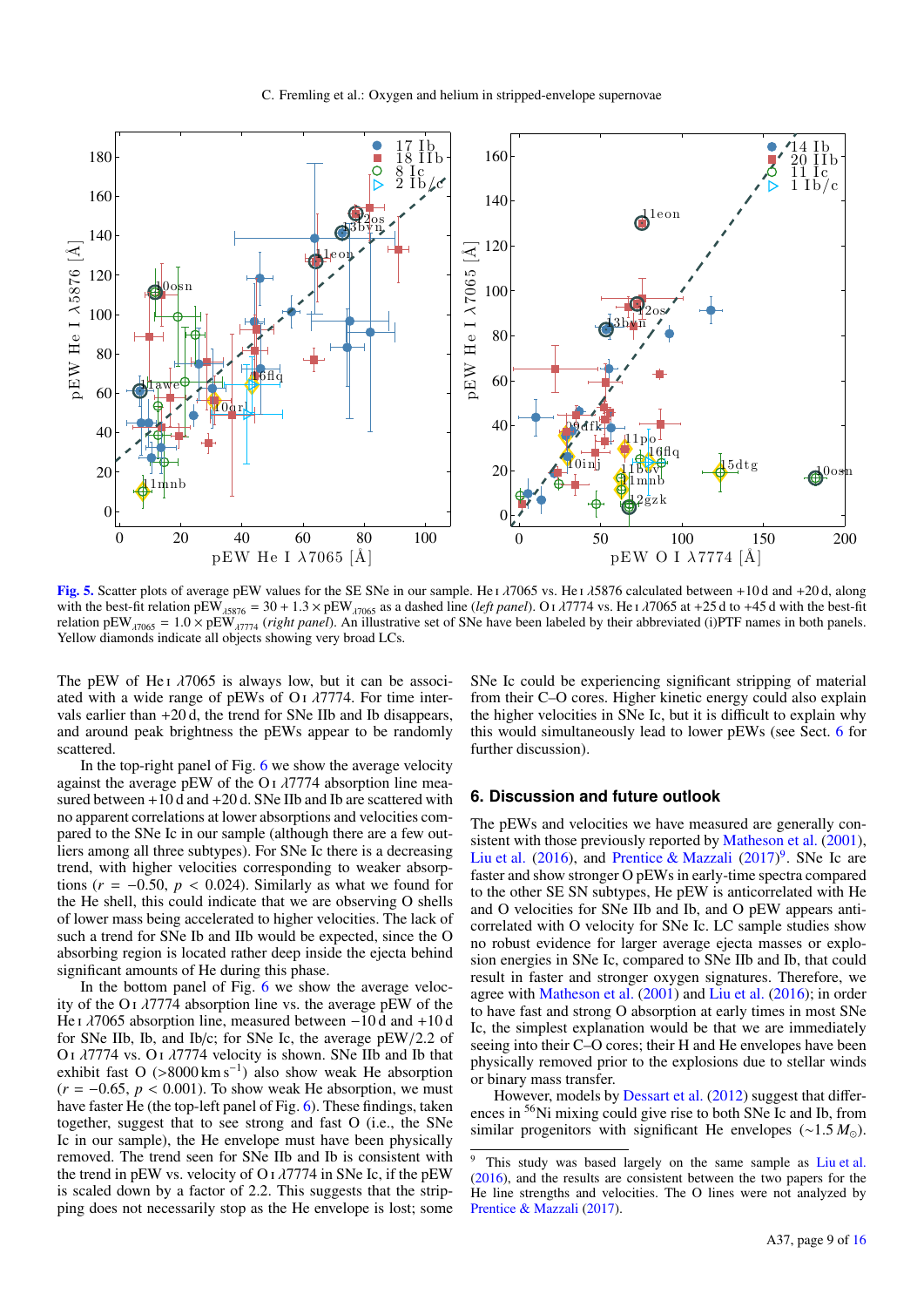

<span id="page-9-0"></span>[Fig. 6.](https://dexter.edpsciences.org/applet.php?DOI=10.1051/0004-6361/201731701&pdf_id=6) Average pEW vs. velocity of He <sup>i</sup> λ7065 between <sup>+</sup>10 and <sup>+</sup>20 d (*top-left panel*). Average pEW vs. velocity of O <sup>i</sup> λ7774 between <sup>+</sup><sup>10</sup> and <sup>+</sup>20 d (*top-right panel*). Average pEW of He <sup>i</sup> λ7065 vs. velocity of O <sup>i</sup> λ7774 between <sup>+</sup>10 d and <sup>+</sup>20 d for SNe IIb and Ib, and the pEW of <sup>O</sup> <sup>i</sup> λ7774 scaled down by a factor of 2.2 vs. O <sup>i</sup> λ7774 velocity for SNe Ic (*bottom panel*). An illustrative set of SNe have been labeled by their abbreviated (i)PTF names. Yellow diamonds indicate all objects showing very broad LCs. In the *bottom panel* the thick dashed black line indicates the best-fit relation pEW∝  $v^{-2}$ . The dashed vertical lines indicate the velocity increase expected from the [Arnett](#page-12-40) [\(1982\)](#page-12-40) model by removing 0.2  $M_{\odot}$ <br>of material from the ejecta (the He envelope) for each line from of material from the ejecta (the He envelope) for each line from *left* to *right* (mass-difference labels follow the thick dashed black line). The model has been scaled, so that the O<sub>J</sub> *λ*7774 velocity predicted for a total ejecta mass of 2.1 *M*<sub>☉</sub> is 4900 km s<sup>−1</sup>, to match the observed velocities of SNe have very solve the SNe have very snaps and PTF10αrl) are stron SN 2011dh (PTF11eon) and PTF12os. Two SNe IIb (iPTF15cna and PTF10qrl) are strong outliers from the fitted trend. These two SNe have very broad LCs and low O<sub>I</sub>  $\lambda$ 7774 velocities (see Sect. [6](#page-8-0) for further discussion).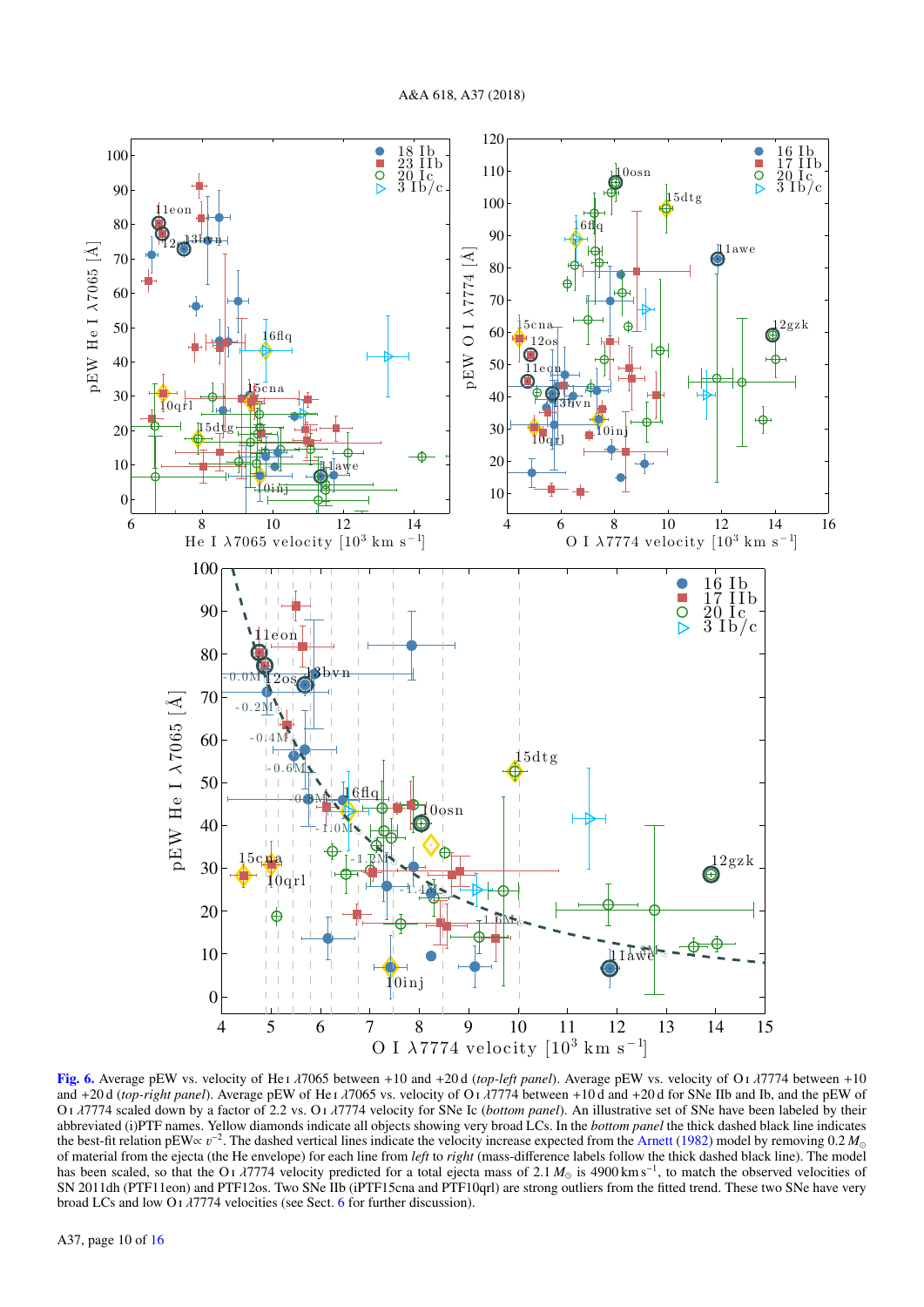In these models SNe Ic have low mixing, so that the radioactive <sup>56</sup>Ni is never close enough to nonthermally excite the He in the envelope. Conversely, SNe Ib must have highly mixed <sup>56</sup>Ni, in order to display observable He lines. A consequence of the lower mixing in these models is narrower and weaker absorption lines, along with lower velocities measured from absorption minima (especially for the O<sub>I</sub> $\lambda$ 7774 absorption; see Fig. 13 in [Dessart et al.](#page-12-9) [2012\)](#page-12-9). Thus, the results by [Dessart et al.](#page-12-9) [\(2012\)](#page-12-9) can be interpreted such that, if different <sup>56</sup>Ni mixing is the main difference between the SE SN subtypes, SNe Ic should on average show both slower and weaker O <sup>i</sup> λ7774 absorption.

Our results are not consistent with such low mixing models; for the SNe Ic in our sample we find on average both stronger O<sub>I</sub>  $λ7774$  absorption (Fig. [3\)](#page-5-0) and faster velocities (Fig. [4\)](#page-7-0) at early times. [Liu et al.](#page-12-13) [\(2016\)](#page-12-13) used a comparable result to argue against low-mixing models for SNe Ic, with the supporting evidence that LC studies show that SNe Ib and Ic seem to have progenitors of similar mass  $10$ . However, if SNe Ic came from higher energy explosions and significantly more massive progenitors compared to SNe Ib, the result could be higher kinetic energies in the C–O layer, consistent with stronger and faster O signatures. Furthermore, if the <sup>56</sup>Ni is not significantly mixed into the outer He envelopes, there will be no He signatures, and models for the bolometric LC will underestimate the total ejecta masses (and the derived progenitor masses for SNe Ic), since the outer parts of the envelope devoid of <sup>56</sup>Ni would not contribute to the LC [\(Piro & Morozova](#page-12-10) [2014\)](#page-12-10). [Anderson et al.](#page-12-48) [\(2012\)](#page-12-48) suggested that SNe Ic prefer younger stellar populations, which could be consistent with larger progenitor masses  $(>30 M_{\odot})$ . LC studies also suggest that the most massive SE SNe could have higher explosion energies (e.g., [Lyman et al.](#page-12-43) [2016\)](#page-12-43). Thus, low-mixing models for SNe Ic cannot easily be ruled out based on just a comparison of average O strengths and velocities among the subtypes.

To address this issue we looked for correlations among the quantities we have measured (Sect. [5\)](#page-6-0). In particular, we found that there is an anticorrelation between He pEW and O velocity for SNe Ib and IIb, as well as between O pEW and velocity in SNe Ic (bottom panel, Fig. [6\)](#page-9-0). To explain this behavior with models with gradually increasing kinetic energy (progenitor mass), and  $56$ Ni mixed in such a way that the He gradually disappears, would require a significant amount of finetuning. The nickel mixing would have to decrease drastically as the kinetic energy increases, which seems counterintuitive since higher velocity ejecta imply higher velocity <sup>56</sup>Ni. The alternative to this complicated scenario would be that the He envelope is gradually stripped off – a much more elegant solution. Thus, we conclude that He most likely is not hidden in SNe Ic due to low mixing<sup>[11](#page-10-1)</sup>. Furthermore, early LC studies of SE SNe indicate that the  $56$ Ni mixing appears to be high among all SE SN subtypes [\(Taddia et al.](#page-12-30) [2015\)](#page-12-30), and possibly the highest for SNe Ic. Thus, models for normal SNe Ic should have high mixing, similar to the level of mixing needed for good spectral matches to SNe Ib.

If He cannot be hidden in typical SE SNe due to mixing, the anticorrelation between He pEW and O/He velocities in Fig. [6](#page-9-0) suggests that envelopes with a wide range of He masses or abundances can be present at the time of explosion, since there appears to be a continuum from SNe Ib to Ic in this phase

space (top-left panel, Fig. [6\)](#page-9-0). This could be due to progenitors from a range of initial masses undergoing a similar amount of stripping, or a continuum in the amount of stripping experienced by the progenitor stars, or a combination thereof $^{12}$  $^{12}$  $^{12}$ . Furthermore, if higher mixing or kinetic energies were the cause of the increasing O<sub>I</sub>  $\lambda$ 7774 velocities from SNe Ib to Ic, there is no clear explanation why the He lines would disappear as the mixing or kinetic energy increases. For very high velocities (&20 000 km s−<sup>1</sup> ), spectra do become gradually more featureless (like SNe Ic-BL), and it would be difficult to measure pEWs following our prescription (Sect. [3.3\)](#page-2-4); but we are here dealing with much lower velocities  $(\leq 10000 \text{ km s}^{-1})$ . From the models by [Dessart et al.](#page-12-45) [\(2016\)](#page-12-45), it is also clear that varying the kinetic energy, within typical ranges for SE SNe, will not change the observed SN type from a SN Ib to a SN Ic.

In particular, we find that the relation for the pEW of He I  $\lambda$ 7065 and the O<sub>I</sub>  $\lambda$ 7774 velocity in SNe IIb and Ib can be fit by pEW $\propto v^{-2}$  (Fig. [6\)](#page-9-0). This suggests that there could be a simple relation between absorption strength and the mass of the simple relation between absorption strength and the mass of the He envelope in SE SNe, since  $M_{ej} \propto E_k/v_{ph}^2$  [\(Arnett](#page-12-40) [1982\)](#page-12-40). If we assume that  $E_k$  remains unchanged as the velocity increases, and scale this relation so that the  $O<sub>I</sub>$   $\lambda$ 7774 velocity predicted for a total ejecta mass of 2.1  $M_{\odot}$  is 4900 km s<sup>-1</sup> to match the observed velocities and masses of SN 2011dh (PTF11eon) and observed velocities and masses of SN 2011dh (PTF11eon) and PTF12os [\(Fremling et al.](#page-12-20) [2016\)](#page-12-20), we find that to turn these SNe IIb into SNe Ic<sup>[13](#page-10-3)</sup>, roughly 1.0–1.6  $M_{\odot}$  of He would have to be removed (see the dashed vertical lines in the bottom panel of Fig. [6\)](#page-9-0). This is consistent with the He envelope mass used in spectral models of SN 2011dh (e.g., [Jerkstrand et al.](#page-12-50) [2015\)](#page-12-50). Modeling work also clearly shows that a range of He envelope masses produces He signatures of various strengths (see, e.g., Fig. 11 in [Hachinger et al.](#page-12-49) [2012\)](#page-12-49). However, the exact relationship between He absorption pEW and He envelope mass has not been investigated. We strongly encourage future modeling efforts in this direction. Since the anticorrelation between He pEW and O velocity for SNe IIb and Ib is consistent with the behavior of O pEW and velocity in SNe Ic, our data also support the idea that some SE SNe can experience significant stripping all the way into their  $C-O$  cores<sup>[14](#page-10-4)</sup>.

[Dessart et al.](#page-12-45) [\(2016\)](#page-12-45) have suggested that the best way to constrain the explosion parameters (e.g., total kinetic energy and ejecta mass) for SE SNe is to use the expansion rate of the ejecta  $(V_{\rm m} = \sqrt{2E_k/M_{\rm ej}})$  derived from the He i  $\lambda$ 5876 absorption line<br>for SNe IIb and Ib and from the O i  $\lambda$ 7774 line for SNe Ic instead for SNe IIb and Ib and from the O  $\frac{1}{7774}$  line for SNe Ic, instead of  $v_{\text{ph}}$  in the [Arnett](#page-12-40) [\(1982\)](#page-12-40) model. If we assume that the average kinetic energy among the SN Ib and Ic subtypes is the same, we can use the observed He i and O i velocities for SNe Ib and Ic at maximum light (see Table [1](#page-6-2) and the middle-right panel of Fig. [4\)](#page-7-0) to roughly estimate what mass difference these velocities would imply for these subclasses, which could be interpreted as the average mass of the He envelope that is lost in a SN Ic. Using the relation between the ejecta mass  $(M_{\rm ei})$  and the kinetic energy  $(E_k)$  for a constant density sphere expanding homologously (e.g.,

<span id="page-10-0"></span><sup>&</sup>lt;sup>10</sup> With progenitors of similar mass, the stronger O signatures in SNe Ic would be explained by a lack of a He envelope.

<span id="page-10-1"></span><sup>&</sup>lt;sup>11</sup> See also [Hachinger et al.](#page-12-49) [\(2012\)](#page-12-49), who have shown that more than ∼0.1 *M*<sub>o</sub> of He cannot be hidden in highly mixed SE SN models.

<span id="page-10-2"></span> $12$  Since the transition in He pEW from SNe Ib to SNe Ic is continuous, there is a range where making the distinction between these subtypes can be ambiguous and dependent on the quality of the spectra (see [Liu et al.](#page-12-13) [2016;](#page-12-13) [Shivvers et al.](#page-12-34) [2017,](#page-12-34) for further discussion).

<span id="page-10-3"></span><sup>&</sup>lt;sup>13</sup> In terms of reaching typical SN Ic O<sub>I</sub>  $\lambda$ 7774 velocities between +10 d and +20 d, which are 6000–10 000 km s<sup>-1</sup>, for 66.7% of the SN Ic<br>population population.

<span id="page-10-4"></span> $14$  See, e.g., SN 2005ek, possibly the result of mass transfer from a He star to a compact companion in a very close binary [\(Drout et al.](#page-12-51) [2013;](#page-12-51) [Tauris et al.](#page-12-52) [2013\)](#page-12-52).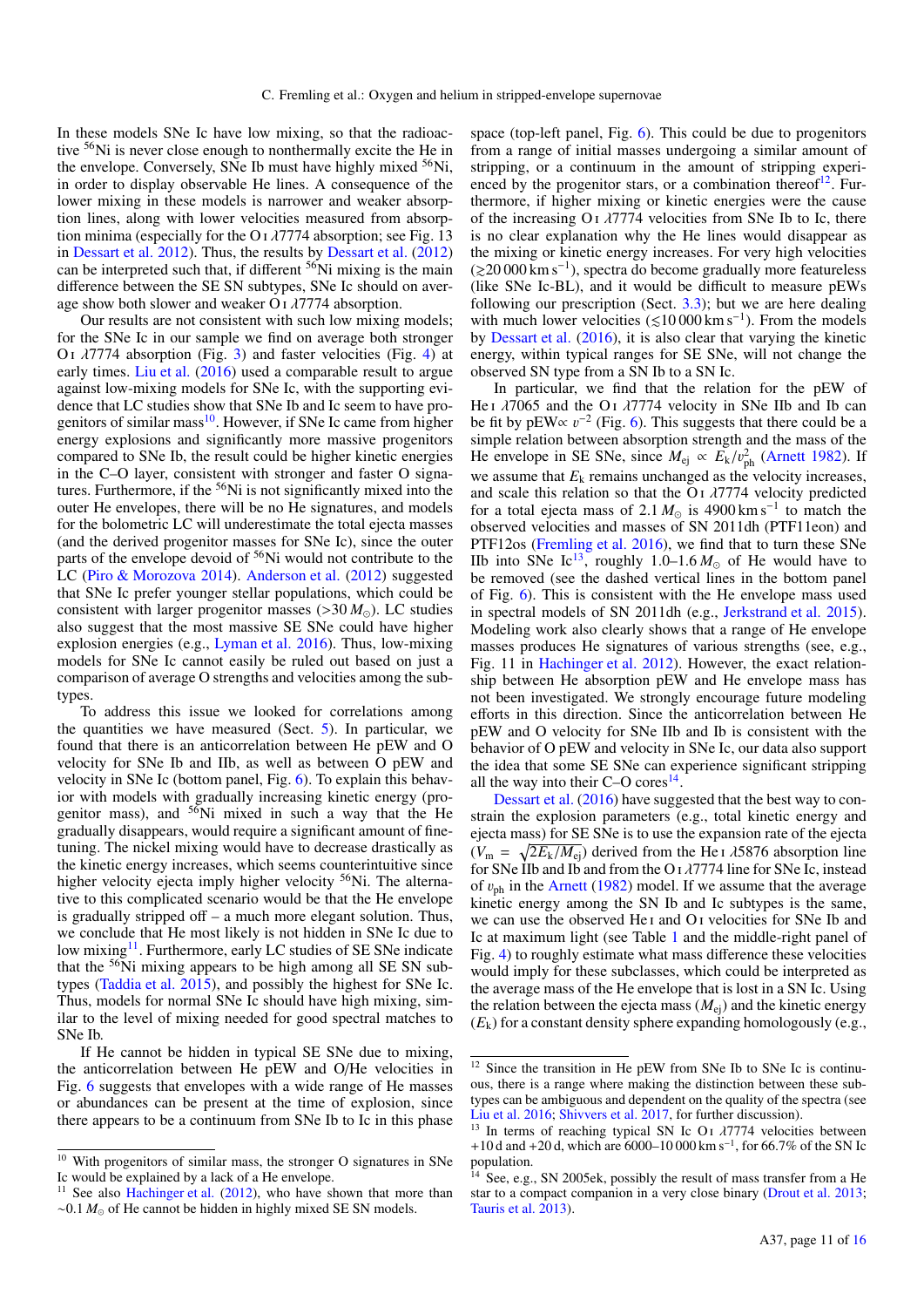[Lyman et al.](#page-12-43) [2016\)](#page-12-43),

$$
\frac{5}{3}\frac{2E_{k}}{M_{ej}} = v_{ph}^{2},
$$
\n(2)

we find with<sup>[15](#page-11-0)</sup>  $V_{\text{m-lb}} = (9500 - 2640)/0.765 \approx 9000 \text{ km s}^{-1}$ ,<br>  $V_{\text{m-lb}} = (9800 - 2990)/0.443 \approx 15000 \text{ km s}^{-1}$ ,  $E_{\text{k}} = 1 \times 10^{51} \text{ erg}$  $V_{m-1c} = (9800-2990)/0.443 \approx 15000 \text{ km s}^{-1}$ ,  $E_k = 1 \times 10^{51} \text{ erg}$ ,<br>and  $M_{\text{at}} = 2.1 M_{\odot}$  that the  $V_m$  difference can be reproduced and  $M_{ei-ID} = 2.1 M_{\odot}$ , that the  $V_m$  difference can be reproduced by removing  $1.4 M_{\odot}$  of material from the envelope for an average SN Ib (note the similarity to the result based on the O velocity for SN 2011dh above). However, these calculations hold only if  $E_k$ really is the same (on average) between the subtypes. This is not necessarily the case; binary models of SE SNe typically require slightly higher initial masses to produce SNe Ic compared to SNe Ib [\(Yoon](#page-12-7) [2015\)](#page-12-7). Thus, SNe Ic could have slightly larger C–O cores, and higher kinetic energies, so that the final ejecta masses derived from bolometric LC fitting end up very close to those of SNe Ib. This could affect our estimate of the average He mass that is lost in a SN Ic, but the anticorrelations we have found between pEW and velocity for both He and O cannot easily be explained without removing mass from the envelopes. Spectral modeling efforts in combination with hydrodynamical modeling are needed in order to make more quantitative statements.

[Piro & Morozova](#page-12-10) [\(2014\)](#page-12-10) suggested that SN 2011dh and iPTF13bvn could have a significant amount of transparent He, based on their low He absorption velocities (which would result in underestimated ejecta masses derived from their LCs). We do find low velocities in these SNe. However, at the same time, they show some of the strongest He<sub>I</sub>  $\lambda$  $\lambda$ 5876, 7065 absorption features in our sample (see, e.g., the bottom panel of Fig. [6\)](#page-9-0). This would not be expected if only a small inner part of the He envelope is producing the observed He lines. In the top-left panel of Fig. [6](#page-9-0) there are only two SNe IIb at velocities lower than  $\sim$ 7000 km s<sup>-1</sup> that also show low pEWs. Thus, while this effect could be present in a few objects, it does not appear to be dominating. We also found that SNe Ib and IIb show a trend with high He pEW values correlated to low velocities (see Fig. [6\)](#page-9-0). This is also inconsistent with partly transparent He envelopes being typical for these subtypes; we would expect to have more objects at both low pEW and low velocity (only a small part of the He envelope is emitting, and it should be slow since the emitting region would be located behind an outer transparent envelope of significant mass).

There are two SNe IIb (PTF10qrl and iPTF15cna) in our sample that show weak He  $\lambda$   $\lambda$  7065 absorption, along with very low O<sub>I</sub>  $\lambda$ 7774 velocities (bottom panel of Fig. [6\)](#page-9-0). At the same time, their LCs are very broad (stretched by a factor of ∼2, compared to SN 2011dh; Karamehmetoglu et al., in prep.). This indicates that they likely come from massive progenitor stars  $(\geq 30 M_{\odot})$ . For such progenitors, even models with high mixing can have difficulties in producing He signatures, since the He envelope is far from the center of the explosion outside a large C–O core [\(Dessart et al.](#page-12-44) [2015;](#page-12-44) [Dessart et al.](#page-12-45) [2016\)](#page-12-45). In these models there is some transparent helium, leading to weak or no He signatures, along with low expansion velocities of O  $\frac{1}{7774}$ (since the O is slowed down by a significant He envelope), consistent with our observations of these two SNe. These objects can also be used as an argument against the suggestion by [Frey et al.](#page-12-8) [\(2013\)](#page-12-8) that very massive stars ( $\geq 23 M_{\odot}$ ) would all become SNe Ic with enhanced O abundances in their outer envelopes owing to strong stellar mixing. The top-right panel of Fig. [6](#page-9-0) shows that the

majority of SE SNe with broad LCs do not exhibit significantly enhanced O absorption.

Going forward, we are in the process of modeling the bolometric LCs of all SE SNe found by (i)PTF, using expansion velocities derived from the He <sup>i</sup> λ5876 line for SNe IIb and Ib and from the O<sub>I</sub>  $\lambda$ 7774 line for SNe Ic. A data-release paper for the full (i)PTF SE SN spectral sample is also in progress, which will supplement the analysis presented here (Fremling et al., in prep.).

## **7. Conclusions**

The main conclusions of this work are as follows.

- SNe Ic show higher O i pEWs and O i velocities compared to SNe IIb and Ib (higher by ~50 Å and ~2000 km s<sup>-1</sup>, at maximum light). This is inconsistent with what would be expected if low mixing was responsible for hiding He signatures in SNe Ic. SNe Ic likely lack He shells; removing the He shell will give higher velocities in the O shell for the same kinetic energy in the explosion.
- The He<sub>I</sub>  $\lambda$  $\lambda$ 5876, 7065 velocities at maximum light are higher in SNe Ib compared to SNe IIb.  $\sim 1000 \,\mathrm{km \, s^{-1}}$ higher). The lack of an outer H shell in SNe Ib allow higher velocities to be reached in the He shell as the SN shock wave passes through the ejecta.
- The pEWs of the He I  $\lambda\lambda$ 5876, 7065 absorption lines are similar past maximum light in most SNe Ib and SNe IIb. The He shells appear to be very similar among SNe IIb and Ib.
- There is an anticorrelation between He  $\lambda$   $\lambda$  7065 pEW and <sup>O</sup> <sup>i</sup> λ7774 velocity among SNe IIb and Ib. This can be interpreted as a difference in the amount of He at the time of explosion. The observed difference in the expansion rate of the ejecta around maximum light for SNe Ic and Ib imply an average He mass difference of  $1.4 M_{\odot}$ , if all other explosion parameters are assumed to be unchanged between SNe Ic and Ib. The difference could either be on account of different starting progenitor masses that undergo a similar amount of stripping, or a continuum in the extent of stripping of the He envelope from progenitors of similar initial mass, or a combination thereof.
- Only two objects in the entire sample (PTF10qrl and iPTF15cna) show both low pEWs of He and slow velocities of either He or O. Both of these objects have very broad LCs, atypical for SE SNe. Therefore, we find that our sample does not show compelling evidence for hidden He in normal SE SNe.

*Acknowledgements.* We gratefully acknowledge support from the Knut and Alice Wallenberg Foundation. The Oskar Klein Centre is funded by the Swedish Research Council. We acknowledge the contributions from the full PTF and iPTF collaborations that made it possible to discover and monitor the SE SNe analyzed in this work. This work was supported by the GROWTH project funded by the National Science Foundation (NSF) under grant AST-1545949. D.A.H. and G.H. are supported by NSF grant AST-1313484. A.V.F. is grateful for financial assistance from NSF grant AST-1211916, the TABASGO Foundation, the Christopher R. Redlich Fund, and the Miller Institute for Basic Research in Science (UC Berkeley). His work was conducted in part at the Aspen Center for Physics, which is supported by NSF grant PHY-1607611; he thanks the Center for its hospitality during the neutron stars workshop in June and July 2017. Research at Lick Observatory is partially supported by a generous gift from Google. Some of the data presented herein were obtained at the W. M. Keck Observatory, which is operated as a scientific partnership among the California Institute of Technology, the University of California, and NASA; the observatory was made possible by the generous financial support of the W. M. Keck Foundation. This work is based in part on observations from the LCO network. The *William Herschel* Telescope is operated on the island of La Palma by the *Isaac Newton* Group of Telescopes in the Spanish Observatorio del Roque de los Muchachos of the

<span id="page-11-0"></span><sup>&</sup>lt;sup>15</sup>  $V<sub>m</sub>$  relations from [Dessart et al.](#page-12-45) [\(2016\)](#page-12-45).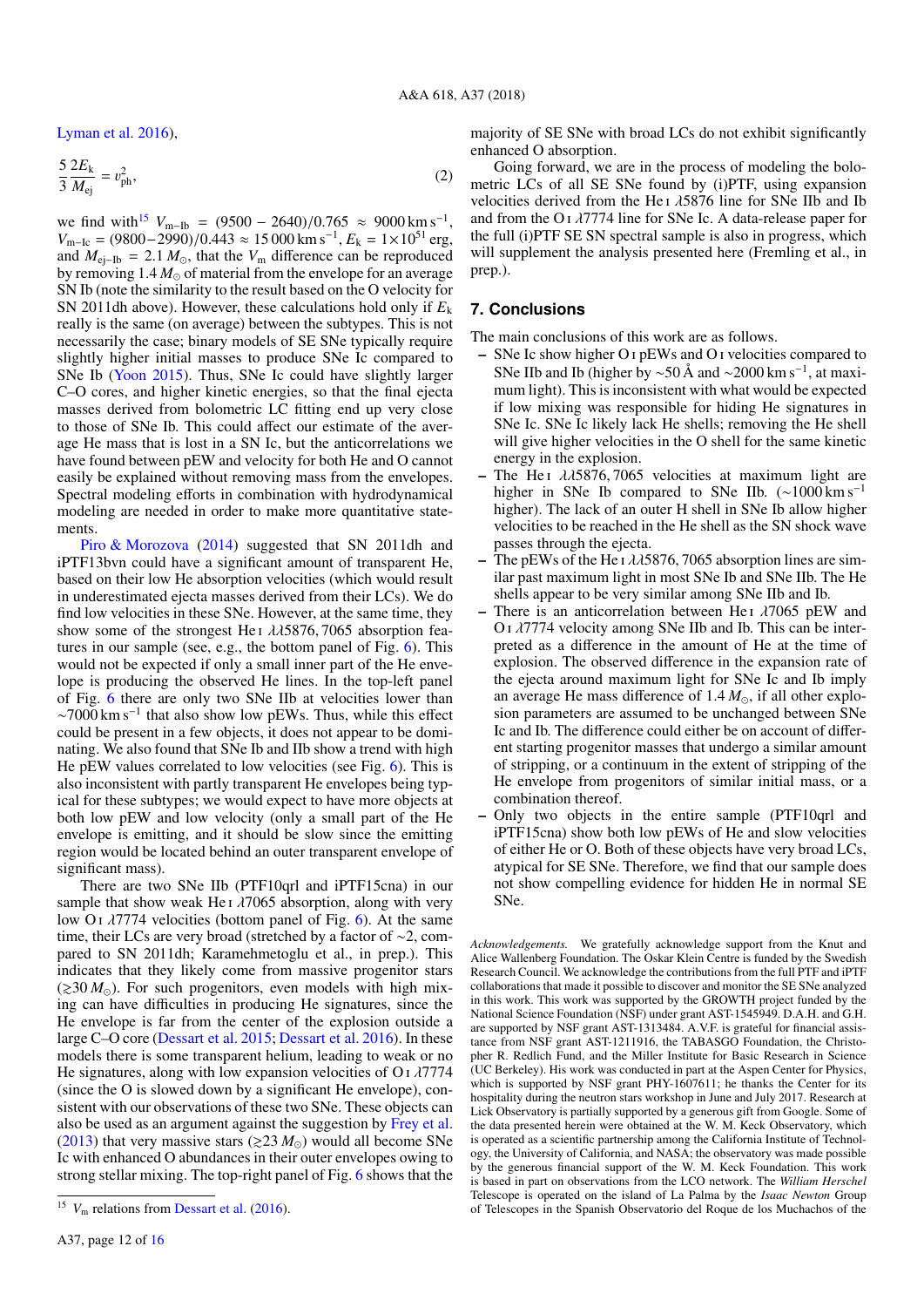Instituto de Astrofísica de Canarias, which is also the site of the Nordic Optical Telescope (NOT) and the Gran Telescopio Canarias (GTC). This work is partly based on observations made with DOLoResatTNG. Our results made use of the Discovery Channel Telescope (DCT) at Lowell Observatory. Lowell is a private, nonprofit institution dedicated to astrophysical research and public appreciation of astronomy, and it operates the DCT in partnership with Boston University, the University of Maryland, the University of Toledo, Northern Arizona University, and Yale University. The upgrade of the DeVeny optical spectrograph has been funded by a generous grant from John and Ginger Giovale. Initial classification of some SNe was done with the SuperNova Integral Field Spectrograph (SNIFS) on the University of Hawaii 2.2 m telescope as part of the Nearby Supernova Factory II project. We acknowledge the large number of observers and reducers that helped aquire this spectroscopic database over the years, including R. Ellis and M. Sullivan for contributing spectral data obtained under their respective observing programs. A.V.F. thanks the following members of his group for assistance with the observations and reductions: J. Choi, R. J. Foley, O. D. Fox, M. Kandrashoff, P. J. Kelly, I. Kleiser, J. Kong, A. Miller, A. Morton, D. Poznanski, and I. Shivvers. We thank the staffs at the observatories where data were obtained.

## **References**

- <span id="page-12-48"></span>Anderson, J. P., Habergham, S. M., James, P. A., & Hamuy, M. 2012, [MNRAS,](http://linker.aanda.org/10.1051/0004-6361/201731701/1) [424, 1372](http://linker.aanda.org/10.1051/0004-6361/201731701/1)
- <span id="page-12-62"></span>Appenzeller, I., Fricke, K., Fürtig, W., et al. 1998, [The Messenger, 94, 1](http://linker.aanda.org/10.1051/0004-6361/201731701/2)
- <span id="page-12-26"></span>Arcavi, I., Gal-Yam, A., Yaron, O., et al. 2011, [ApJ, 742, L18](http://linker.aanda.org/10.1051/0004-6361/201731701/3)
- <span id="page-12-40"></span>Arnett, W. D. 1982, [ApJ, 253, 785](http://linker.aanda.org/10.1051/0004-6361/201731701/4)
- <span id="page-12-46"></span>Ben-Ami, S., Gal-Yam, A., Filippenko, A. V., et al. 2012, [ApJ, 760, L33](http://linker.aanda.org/10.1051/0004-6361/201731701/5)
- <span id="page-12-27"></span>Ben-Ami, S., Gal-Yam, A., Mazzali, P. A., et al. 2014, [ApJ, 785, 37](http://linker.aanda.org/10.1051/0004-6361/201731701/6)
- <span id="page-12-57"></span>Benn, C., Dee, K., & Agócs, T. 2008, in [Ground-based and Airborne](http://linker.aanda.org/10.1051/0004-6361/201731701/7) [Instrumentation for Astronomy II,](http://linker.aanda.org/10.1051/0004-6361/201731701/7) [Proc. SPIE, 7014, 70146X](http://linker.aanda.org/10.1051/0004-6361/201731701/7)
- <span id="page-12-31"></span>Blondin, S., & Tonry, J. L. 2007, [ApJ, 666, 1024](http://linker.aanda.org/10.1051/0004-6361/201731701/8)
- <span id="page-12-42"></span>Cano, Z. 2013, [MNRAS, 434, 1098](http://linker.aanda.org/10.1051/0004-6361/201731701/9)
- <span id="page-12-15"></span>Cao, Y., Nugent, P. E., & Kasliwal, M. M. 2016, [PASP, 128, 114502](http://linker.aanda.org/10.1051/0004-6361/201731701/10)
- <span id="page-12-6"></span>Claeys, J. S. W., de Mink, S. E., Pols, O. R., Eldridge, J. J., & Baes, M. 2011, [A&A, 528, A131](http://linker.aanda.org/10.1051/0004-6361/201731701/11)
- <span id="page-12-2"></span>Conti, P. 1976, [MSRSL, 9, 193](http://linker.aanda.org/10.1051/0004-6361/201731701/12)
- <span id="page-12-39"></span>Dessart, L., & Hillier, D. J. 2005, [A&A, 439, 671](http://linker.aanda.org/10.1051/0004-6361/201731701/13)
- <span id="page-12-9"></span>Dessart, L., Hillier, D. J., Li, C., & Woosley, S. 2012, [MNRAS, 424, 2139](http://linker.aanda.org/10.1051/0004-6361/201731701/14)
- <span id="page-12-44"></span>Dessart, L., Hillier, D. J., Woosley, S., et al. 2015, [MNRAS, 453, 2189](http://linker.aanda.org/10.1051/0004-6361/201731701/15)
- <span id="page-12-45"></span>Dessart, L., Hillier, D. J., Woosley, S., et al. 2016, [MNRAS, 458, 1618](http://linker.aanda.org/10.1051/0004-6361/201731701/16)
- <span id="page-12-59"></span>Dressler, A., Bigelow, B., Hare, T., et al. 2011, [PASP, 123, 288](http://linker.aanda.org/10.1051/0004-6361/201731701/17)
- <span id="page-12-41"></span>Drout, M. R., Soderberg, A. M., Gal-Yam, A., et al. 2011, [ApJ, 741, 97](http://linker.aanda.org/10.1051/0004-6361/201731701/18)
- <span id="page-12-51"></span>Drout, M. R., Soderberg, A. M., Mazzali, P. A., et al. 2013, [ApJ, 774, 58](http://linker.aanda.org/10.1051/0004-6361/201731701/19)
- <span id="page-12-29"></span>Ergon, M., Sollerman, J., Fraser, M., et al. 2014, [A&A, 562, A17](http://linker.aanda.org/10.1051/0004-6361/201731701/20)
- <span id="page-12-36"></span>Ergon, M., Jerkstrand, A., Sollerman, J., et al. 2015, [A&A, 580, A142](http://linker.aanda.org/10.1051/0004-6361/201731701/21)
- <span id="page-12-54"></span>Faber, S. M., Phillips, A. C., Kibrick, R. I., et al. 2003, in [Instrument Design and](http://linker.aanda.org/10.1051/0004-6361/201731701/22)
- Performance for Optical/[Infrared Ground-based Telescopes,](http://linker.aanda.org/10.1051/0004-6361/201731701/22) eds. M. Iye, & A. F. M. Moorwood, [Proc. SPIE, 4841, 1657](http://linker.aanda.org/10.1051/0004-6361/201731701/22)
- <span id="page-12-0"></span>Filippenko, A. V. 1997, [ARA&A, 35, 309](http://linker.aanda.org/10.1051/0004-6361/201731701/23)
- <span id="page-12-11"></span>Folatelli, G., Bersten, M. C., Kuncarayakti, H., et al. 2014, [ApJ, 792, 7](http://linker.aanda.org/10.1051/0004-6361/201731701/24)
- <span id="page-12-23"></span>Fremling, C., Sollerman, J., Taddia, F., et al. 2014, [A&A, 565, A114](http://linker.aanda.org/10.1051/0004-6361/201731701/25)
- <span id="page-12-20"></span>Fremling, C., Sollerman, J., Taddia, F., Ergon, M., & Fraser, M. 2016, [A&A,](http://linker.aanda.org/10.1051/0004-6361/201731701/26) [593, A68](http://linker.aanda.org/10.1051/0004-6361/201731701/26)
- <span id="page-12-8"></span>Frey, L. H., Fryer, C. L., & Young, P. A. 2013, [ApJ, 773, L7](http://linker.aanda.org/10.1051/0004-6361/201731701/27)
- <span id="page-12-1"></span>Gal-Yam, A. 2016, ArXiv e-prints [arXiv:[1611.09353](http://arxiv.org/abs/1611.09353)]
- <span id="page-12-24"></span>Gal-Yam, A., Arcavi, I., Ofek, E. O., et al. 2014, [Nature, 509, 471](http://linker.aanda.org/10.1051/0004-6361/201731701/29)
- Guillochon, J., Parrent, J., Kelley, L. Z., & Margutti, R. 2017, [ApJ, 835, 64](http://linker.aanda.org/10.1051/0004-6361/201731701/30)
- <span id="page-12-58"></span><span id="page-12-49"></span>Hachinger, S., Mazzali, P. A., Taubenberger, S., et al. 2012, [MNRAS, 422, 70](http://linker.aanda.org/10.1051/0004-6361/201731701/31) Hill, G. J., Nicklas, H. E., MacQueen, P. J., et al. 1998, in [Optical Astronomical](http://linker.aanda.org/10.1051/0004-6361/201731701/32)
- [Instrumentation,](http://linker.aanda.org/10.1051/0004-6361/201731701/32) ed. S. D'Odorico, [Proc. SPIE, 3355, 375](http://linker.aanda.org/10.1051/0004-6361/201731701/32)
- <span id="page-12-56"></span>Hook, I. M., Jørgensen, I., Allington-Smith, J. R., et al. 2004, [PASP, 116, 425](http://linker.aanda.org/10.1051/0004-6361/201731701/33)
- <span id="page-12-25"></span>Horesh, A., Kulkarni, S. R., Corsi, A., et al. 2013, [ApJ, 778, 63](http://linker.aanda.org/10.1051/0004-6361/201731701/34)
- <span id="page-12-4"></span>Iben, Jr., I., & Tutukov, A. V. 1985, [ApJS, 58, 661](http://linker.aanda.org/10.1051/0004-6361/201731701/35)
- <span id="page-12-50"></span>Jerkstrand, A., Ergon, M., Smartt, S. J., et al. 2015, [A&A, 573, A12](http://linker.aanda.org/10.1051/0004-6361/201731701/36)
- <span id="page-12-37"></span>Kasliwal, M. M., Kulkarni, S. R., Gal-Yam, A., et al. 2010, [ApJ, 723, L98](http://linker.aanda.org/10.1051/0004-6361/201731701/37)
- <span id="page-12-61"></span>Lantz, B., Aldering, G., Antilogus, P., et al. 2004, in [Optical Design and](http://linker.aanda.org/10.1051/0004-6361/201731701/38) [Engineering,](http://linker.aanda.org/10.1051/0004-6361/201731701/38) eds. L. Mazuray, P. J. Rogers, & R. Wartmann, [Proc. SPIE,](http://linker.aanda.org/10.1051/0004-6361/201731701/38) [5249, 146](http://linker.aanda.org/10.1051/0004-6361/201731701/38)
- <span id="page-12-14"></span>Law, N. M., Kulkarni, S. R., Dekany, R. G., et al. 2009, [PASP, 121, 1395](http://linker.aanda.org/10.1051/0004-6361/201731701/39)
- <span id="page-12-33"></span>Liu, Y., & Modjaz, M. 2014, ArXiv e-prints [arXiv:[1405.1437](http://arxiv.org/abs/1405.1437)]
- <span id="page-12-13"></span>Liu, Y.-Q., Modjaz, M., Bianco, F. B., & Graur, O. 2016, [ApJ, 827, 90](http://linker.aanda.org/10.1051/0004-6361/201731701/41)
- <span id="page-12-43"></span>Lyman, J. D., Bersier, D., James, P. A., et al. 2016, [MNRAS, 457, 328](http://linker.aanda.org/10.1051/0004-6361/201731701/42)
- <span id="page-12-16"></span>Masci, F. J., Laher, R. R., Rebbapragada, U. D., et al. 2017, [PASP, 129,](http://linker.aanda.org/10.1051/0004-6361/201731701/43) [014002](http://linker.aanda.org/10.1051/0004-6361/201731701/43)
- <span id="page-12-12"></span>Matheson, T., Filippenko, A. V., Li, W., Leonard, D. C., & Shields, J. C. 2001, [AJ, 121, 1648](http://linker.aanda.org/10.1051/0004-6361/201731701/44)
- <span id="page-12-32"></span>Modjaz, M., Blondin, S., Kirshner, R. P., et al. 2014, [AJ, 147, 99](http://linker.aanda.org/10.1051/0004-6361/201731701/45)
- <span id="page-12-35"></span>Nordin, J., Östman, L., Goobar, A., et al. 2011, [A&A, 526, A119](http://linker.aanda.org/10.1051/0004-6361/201731701/46)
- <span id="page-12-55"></span>Oke, J. B., & Gunn, J. E. 1982, [PASP, 94, 586](http://linker.aanda.org/10.1051/0004-6361/201731701/47)
- <span id="page-12-53"></span>Oke, J. B., Cohen, J. G., Carr, M., et al. 1995, [PASP, 107, 375](http://linker.aanda.org/10.1051/0004-6361/201731701/48)
- <span id="page-12-60"></span>Osip, D. J., Floyd, D., & Covarrubias, R. 2008, in [Ground-based and Airborne](http://linker.aanda.org/10.1051/0004-6361/201731701/49) [Instrumentation for Astronomy II,](http://linker.aanda.org/10.1051/0004-6361/201731701/49) [Proc. SPIE, 7014, 70140A](http://linker.aanda.org/10.1051/0004-6361/201731701/49)
- <span id="page-12-10"></span>Piro, A. L., & Morozova, V. S. 2014, [ApJ, 792, L11](http://linker.aanda.org/10.1051/0004-6361/201731701/50)
- <span id="page-12-47"></span>Prentice, S. J., & Mazzali, P. A. 2017, [MNRAS, 469, 2672](http://linker.aanda.org/10.1051/0004-6361/201731701/51)
- <span id="page-12-21"></span>Prentice, S. J., Mazzali, P. A., Pian, E., et al. 2016, [MNRAS, 458, 2973](http://linker.aanda.org/10.1051/0004-6361/201731701/52)
- <span id="page-12-17"></span>Sanders, N. E., Soderberg, A. M., Levesque, E. M., et al. 2012, [ApJ,](http://linker.aanda.org/10.1051/0004-6361/201731701/53) [758, 132](http://linker.aanda.org/10.1051/0004-6361/201731701/53)
- <span id="page-12-34"></span>Shivvers, I., Modjaz, M., Zheng, W., et al. 2017, [PASP, 129, 054201](http://linker.aanda.org/10.1051/0004-6361/201731701/54)
- <span id="page-12-3"></span>Smith, N. 2014, [ARA&A, 52, 487](http://linker.aanda.org/10.1051/0004-6361/201731701/55)
- <span id="page-12-22"></span>Strotjohann, N. L., Ofek, E. O., Gal-Yam, A., et al. 2015, [ApJ, 811, 117](http://linker.aanda.org/10.1051/0004-6361/201731701/56)
- <span id="page-12-38"></span>Sun, F., & Gal-Yam, A. 2017, ArXiv e-prints [arXiv:[1707.02543](http://arxiv.org/abs/1707.02543)]
- <span id="page-12-30"></span>Taddia, F., Sollerman, J., Leloudas, G., et al. 2015, [A&A, 574, A60](http://linker.aanda.org/10.1051/0004-6361/201731701/58)
- <span id="page-12-18"></span>Taddia, F., Fremling, C., Sollerman, J., et al. 2016, [A&A, 592, A89](http://linker.aanda.org/10.1051/0004-6361/201731701/59)
- <span id="page-12-19"></span>Taddia, F., Sollerman, J., Fremling, C., et al. 2018, [A&A, 609, A106](http://linker.aanda.org/10.1051/0004-6361/201731701/60)
- <span id="page-12-52"></span>Tauris, T. M., Langer, N., Moriya, T. J., et al. 2013, [ApJ, 778, L23](http://linker.aanda.org/10.1051/0004-6361/201731701/61)
- <span id="page-12-28"></span>Yaron, O., & Gal-Yam, A. 2012, [PASP, 124, 668](http://linker.aanda.org/10.1051/0004-6361/201731701/62)
- <span id="page-12-7"></span>Yoon, S.-C. 2015, [PASA, 32, 15](http://linker.aanda.org/10.1051/0004-6361/201731701/63)
- <span id="page-12-5"></span>Yoon, S.-C., Woosley, S. E., & Langer, N. 2010, [ApJ, 725, 940](http://linker.aanda.org/10.1051/0004-6361/201731701/64)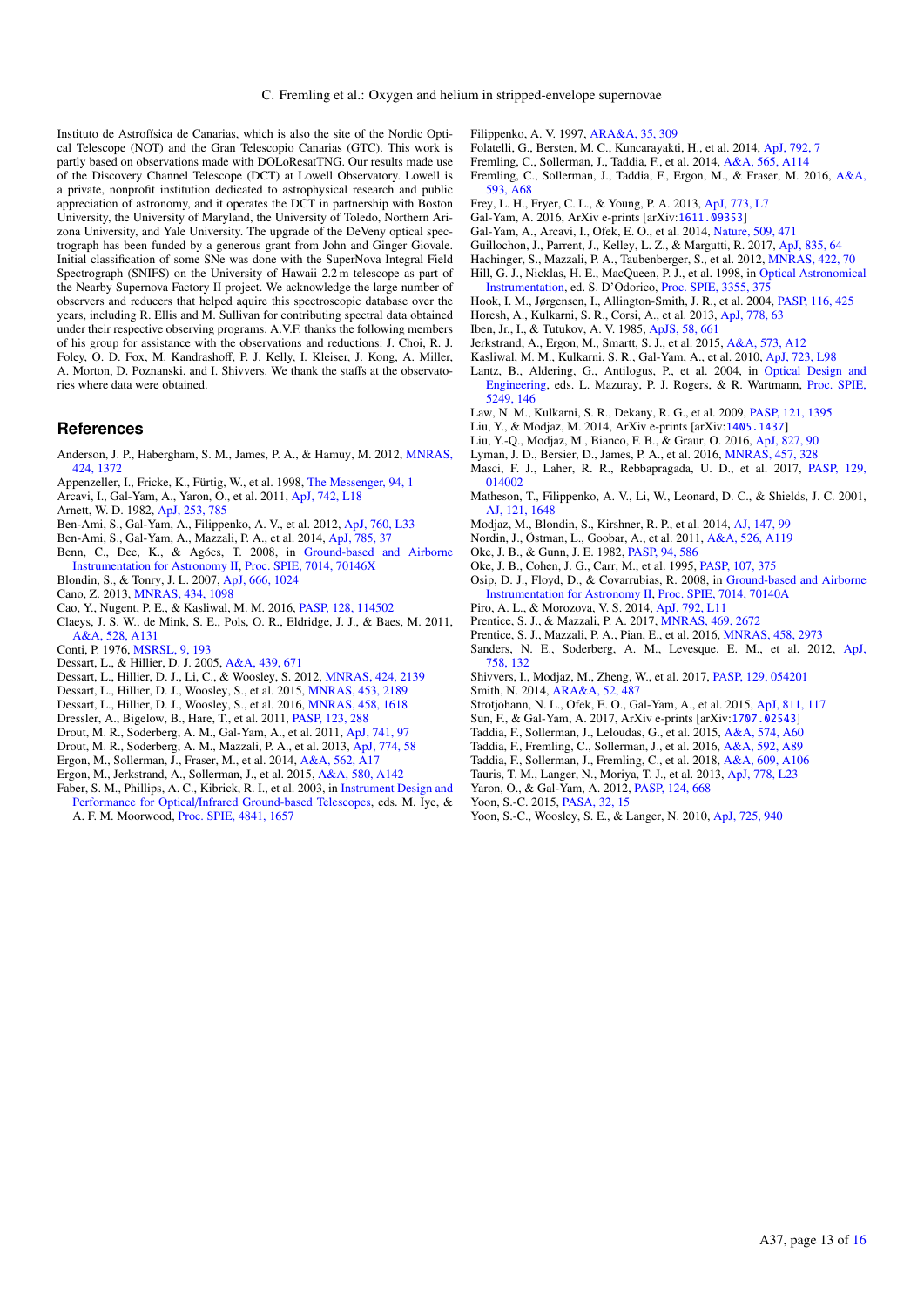## **Appendix A: Additional table**

| ${\rm SN}$       | Type              | Phase                        | Redshift                      | $\text{MW}_{E_{B-V}}$ |
|------------------|-------------------|------------------------------|-------------------------------|-----------------------|
|                  |                   | (rest-frame days from peak)  | $\ensuremath{\mathnormal{Z}}$ | (mag)                 |
| 09awk            | Ib                | 24 25                        | 0.062                         | 0.02                  |
| 09dah            | IIb               | $-15 - 13$ 19 24 25 44 50 55 | 0.024                         | 0.05                  |
| 09dfk            | Ib                | $-3244455$                   | 0.016                         | 0.05                  |
| 09dh             | Ic                | $-6 - 11117$                 | 0.070                         | 0.02                  |
| 09dha            | Ib                | 9                            | 0.030                         | 0.02                  |
| 09dsj            | IIb               | $-1$                         | 0.135                         | 0.02                  |
| 09dxv            | $I$ Ib            | $-422132$                    | 0.032                         | 0.15                  |
| 09dzt            | Ic                | $\mathbf{1}$                 | 0.087                         | 0.08                  |
| 09fae            | IIb               | 5                            | 0.067                         | 0.03                  |
| 09fsr            | Ib                | 18                           | 0.008                         | 0.10                  |
| 09gxq            | IIb               | 16                           | 0.038                         | 0.04                  |
| 09gyp            | IIb               | $-9$                         | 0.046                         | 0.02                  |
| 09hnq            | $I$ Ib            | $-6$                         | 0.027                         | 0.09                  |
| 09iqd            | Ic                | $-5$                         | 0.034                         | 0.05                  |
| 09ism            | $I$ Ib            | 4 3 2                        | 0.030                         | 0.06                  |
| 09ps             | ${\rm Ic}$        | $\overline{\mathbf{4}}$      | 0.106                         | 0.01                  |
| 09ut             | Ib/c              | $\boldsymbol{0}$             | 0.042                         | 0.03                  |
| 10abck           | Ib                | $-24$                        | 0.014                         | 0.11                  |
| 10acbu           | Ib                | 46 77 96                     | 0.010                         | 0.01                  |
| 10acff           | ${\rm Ib}$        | $-4$                         | 0.060                         | 0.02                  |
| 10acgq           | ${\rm Ib}$        | 1241                         | 0.105                         | 0.02                  |
| 10bhu            | Ic                | 6                            | 0.036                         | 0.01                  |
| 10bip            | Ic                | 14                           | 0.051                         | 0.02                  |
| 10cxx            | $\rm{IIb}$        | 38 50                        | 0.034                         | 0.04                  |
| 10eqi            | Ib                | 30                           | 0.030                         | 0.02                  |
| 10fbv            | Ib                | $\boldsymbol{0}$             | 0.056                         | 0.03                  |
| 10feq            | Ib                | $-819$                       | 0.028                         | 0.03                  |
| 10fia            | Ib                | $\overline{4}$               | 0.039                         | 0.05                  |
| 10fmr            | $I$ Ib            | 45 46 63                     | 0.020                         | 0.01                  |
| 10fmx            | ${\rm Ic}$        | 21 51 80                     | 0.047                         | 0.01                  |
| $10$ fqg         | IIb               | $\boldsymbol{0}$             | 0.028                         | 0.03                  |
| 10gmf            | IIb               | $-13 - 2$                    | 0.040                         | 0.02                  |
| 10hfe            | Ic                | $-711$                       | 0.049                         | 0.02                  |
| 10hie            | Ic                | 16 37                        | 0.067                         | 0.05                  |
| 10 <sub>in</sub> | IIb               | 22 51                        | 0.070                         | 0.05                  |
| 10inj            | Ib                | $-24$ 12 31 68 93            | 0.066                         | 0.01                  |
| 10kui            | Ib                | $-192$                       | 0.021                         | 0.01                  |
| 10lbo            | Ic                | $-8\,$                       | 0.053                         | 0.01                  |
| $10$ ood         | $I_{\mathcal{C}}$ | 45957                        | 0.059                         | 0.14                  |
| $10$ osn         | Ic                | $-14 - 13 - 1041439$         | 0.038                         | 0.04                  |
| 10pbi            | Ib                | 15 30 39                     | 0.048                         | 0.07                  |
| 10pzp            | IIb               | 10                           | 0.081                         | 0.02                  |
| $10q$ if         | Ib                | 0 35                         | 0.064                         | 0.06                  |
| 10qqd            | Ic                | 0 3 2 8                      | 0.081                         | 0.08                  |
| 10qrl            | IIb               | $-1114$                      | 0.040                         | 0.07                  |
| 10svt            | Ic                | 75                           | 0.031                         | 0.10                  |
| 10tqi            | Ic                | $-1035$                      | 0.038                         | 0.03                  |
|                  |                   |                              |                               |                       |

<span id="page-13-0"></span>Table A.1. Spectral log for the (i)PTF SE SN sample.

Notes. Spectra were obtained using the following telescopes and instruments: Keck I/LRIS [\(Oke et al.](#page-12-53) [1995\)](#page-12-53), Keck II/DEIMOS [\(Faber et al.](#page-12-54) [2003\)](#page-12-54), P200/DBSP [\(Oke & Gunn](#page-12-55) [1982\)](#page-12-55), P60/SEDM, Gemini N/GMOS [\(Hook et al.](#page-12-56) [2004\)](#page-12-56), Gemini S/GMOS-S, WHT/ACAM [\(Benn et al.](#page-12-57) [2008\)](#page-12-57), WHT/ISIS, NOT/ALFOSC, ARC 3.5m/DIS, Lick 3m/KAST, FTN/FLOYDS, FTS/FLOYDS, DCT/DeVeny/LMI, GTC/OSIRIS, HET/LRS [\(Hill et al.](#page-12-58) [1998\)](#page-12-58), KPNO 4m/RCSpec, Magellan I/IMACS [\(Dressler et al.](#page-12-59) [2011\)](#page-12-59), Magellan II/LDSS3 [\(Osip et al.](#page-12-60) [2008\)](#page-12-60), SALT/RSS, TNG/DOLORES, UH88/SNIFS [\(Lantz et al.](#page-12-61) [2004\)](#page-12-61), VLT/FORS2 [\(Appenzeller et al.](#page-12-62) [1998\)](#page-12-62), Wise 1m/FOSC. For objects with a \* in the epoch field it was impossible to determine the time of maximum light from their LCs. We have classified these objects based on spectra obtained by the (i)PTF, but they are not included in any further analysis.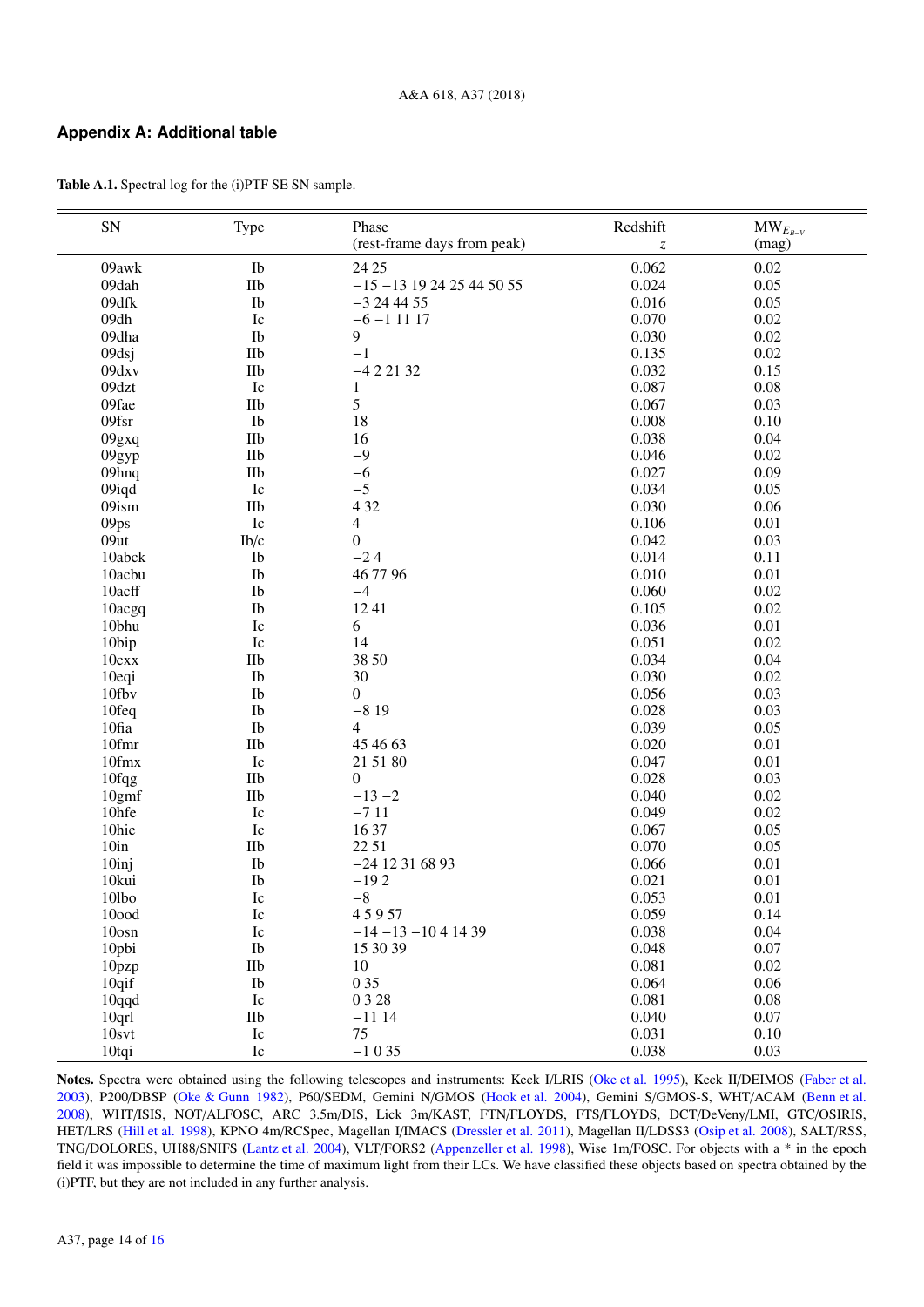# Table A.1. continued.

| ${\rm SN}$        | <b>Type</b> | Phase<br>(rest-frame days from peak)                                            | Redshift<br>Z  | $\text{MW}_{E_{B-V}}$<br>(mag) |
|-------------------|-------------|---------------------------------------------------------------------------------|----------------|--------------------------------|
| $10$ tqv          | Ic          | 5 36 65                                                                         | 0.080          | 0.06                           |
| 10tud             | <b>IIb</b>  | 6                                                                               | 0.094          | 0.02                           |
| 10tzh             | IIb         | $-18$ 17 20                                                                     | 0.034          | 0.02                           |
| 10vns             | IIb         | 34                                                                              | 0.040          | 0.05                           |
| 10vnv             | Ib          | 47                                                                              | 0.015          | 0.10                           |
| 10wal             | Ic          | 1241                                                                            | 0.029          | 0.03                           |
| 10wg              | Ib/c        | $5\overline{)}$                                                                 | 0.090          | 0.01                           |
| 10xf1             | IIb         | $-113$                                                                          | 0.050          | 0.09                           |
| 10xik             | Ic          | 1963                                                                            | 0.071          | 0.08                           |
| $10$ xjr          | Ib          | 31                                                                              | 0.030          | 0.03                           |
| 11eon             | <b>IIb</b>  | $-19 - 18 - 15 - 14 - 13 - 102781435444569818391$                               | 0.002          | 0.03                           |
| 11gcj             | Ib/c        | 7 1 3                                                                           | 0.148<br>0.030 | 0.01                           |
| 11hyg<br>11ilr    | Ic<br>Ib    | 13 49<br>20 22 32                                                               | 0.037          | 0.05<br>0.18                   |
| 11ixk             | Ic          | 2                                                                               | 0.021          | 0.01                           |
| 11izq             | Ib          | 5 1 8                                                                           | 0.062          | 0.01                           |
| 11izr             | Ib/c        | $-10$ 44 52 83                                                                  | 0.075          | 0.03                           |
| 11jgj             | Ic          | $-16 - 717$                                                                     | 0.040          | 0.03                           |
| 11kaa             | Ib          | 5 13 15                                                                         | 0.040          | 0.02                           |
| 11klg             | Ic          | $-14 - 34855$                                                                   | 0.027          | 0.08                           |
| 11lmn             | Ib/c        | $-517$                                                                          | 0.090          | 0.04                           |
| 11mnb             | Ic          | $-158356097$                                                                    | 0.060          | 0.02                           |
| 11mwk             | Ib/c        | $-131$                                                                          | 0.121          | 0.05                           |
| 11pdj             | IIb         | $-19$ 14 36 37 48 67                                                            | 0.024          | 0.07                           |
| 11pnq             | Ib/c        | $-15 - 5101719$                                                                 | 0.074          | 0.04                           |
| 11po              | IIb         | $-629$                                                                          | 0.070          | 0.05                           |
| 11prr             | IIb         | $-9 - 31213203840414751$                                                        | 0.053          | 0.12                           |
| 11qcj             | Ic          | 9 10 12 31 56 66                                                                | 0.028          | 0.01                           |
| 11qiq             | Ib          | $-17 - 14 - 108112039$                                                          | 0.032          | 0.06                           |
| 11qju             | IIb         | 23 54 78                                                                        | 0.028          | 0.01                           |
| 11 <sub>rka</sub> | Ic          | $-13155$                                                                        | 0.074          | 0.03                           |
| 11 <sub>rkm</sub> | <b>IIb</b>  | 48263488                                                                        | 0.065          | 0.01                           |
| 12bwq             | Ib          | $-10 - 23$                                                                      | 0.040          | 0.01                           |
| 12cde             | Ib/c        | 18 4 6                                                                          | 0.013          | 0.01                           |
| $12$ cjy          | Ic          | 0 14                                                                            | 0.044          | 0.01                           |
| 12dcp             | Ic          | $-9051858$                                                                      | 0.031          | 0.02                           |
| 12dtf             | Ic          | $-91469$                                                                        | 0.061          | 0.03                           |
| 12eaw             | Ib          | $-8 - 617$                                                                      | 0.029          | 0.01                           |
| 12eje<br>12fes    | IIb         | 9 1 4                                                                           | 0.078          | 0.01<br>0.04                   |
| 12fgw             | Ib<br>Ic    | $-1221$<br>10                                                                   | 0.036<br>0.055 | 0.03                           |
| $12$ fhz          | IIb         | 10 43 44 75                                                                     | 0.099          | 0.03                           |
| 12fxij            | IIb         | 15                                                                              | 0.015          | 0.05                           |
| 12gpn             | IIb         | $-5 - 33729$                                                                    | 0.022          | 0.03                           |
| 12gps             | Ib          | $-1$ 11 33                                                                      | 0.016          | 0.02                           |
| 12gty             | Ic          | $-11 - 6$                                                                       | 0.176          | 0.06                           |
| 12gvr             | Ib/c        | $\mathbf{1}$                                                                    | 0.056          | 0.03                           |
| 12gzk             | Ic          | $-16 - 15 - 12 - 11 - 10 - 6 - 4 - 3 - 207 1011 2642 4344 54 55 63 66 86 94 95$ | 0.014          | 0.04                           |
| 12hni             | Ic          | $-5.5$                                                                          | 0.107          | 0.05                           |
| 12hvv             | Ic          | $-1221$                                                                         | 0.029          | 0.07                           |
| $12$ iqw          | IIb         | $-171337$                                                                       | 0.027          | 0.19                           |
| 12jaa             | IIb         | $-20024$                                                                        | 0.024          | 0.08                           |
| 12jxd             | Ic          | 14 55 58 86                                                                     | 0.025          | 0.03                           |
| 12ktu             | Ic          | $-91926$                                                                        | 0.031          | 0.06                           |
| 12lpo             | Ib/c        | $\ast$                                                                          | 0.004          | 0.03                           |
| 12ltw             | Ib          | 9 23 26                                                                         | 0.060          | 0.07                           |
| 121vt             | Ib          | 61                                                                              | 0.012          | 0.06                           |
| 12mfx             | Ib          | 027                                                                             | 0.113          | 0.06                           |